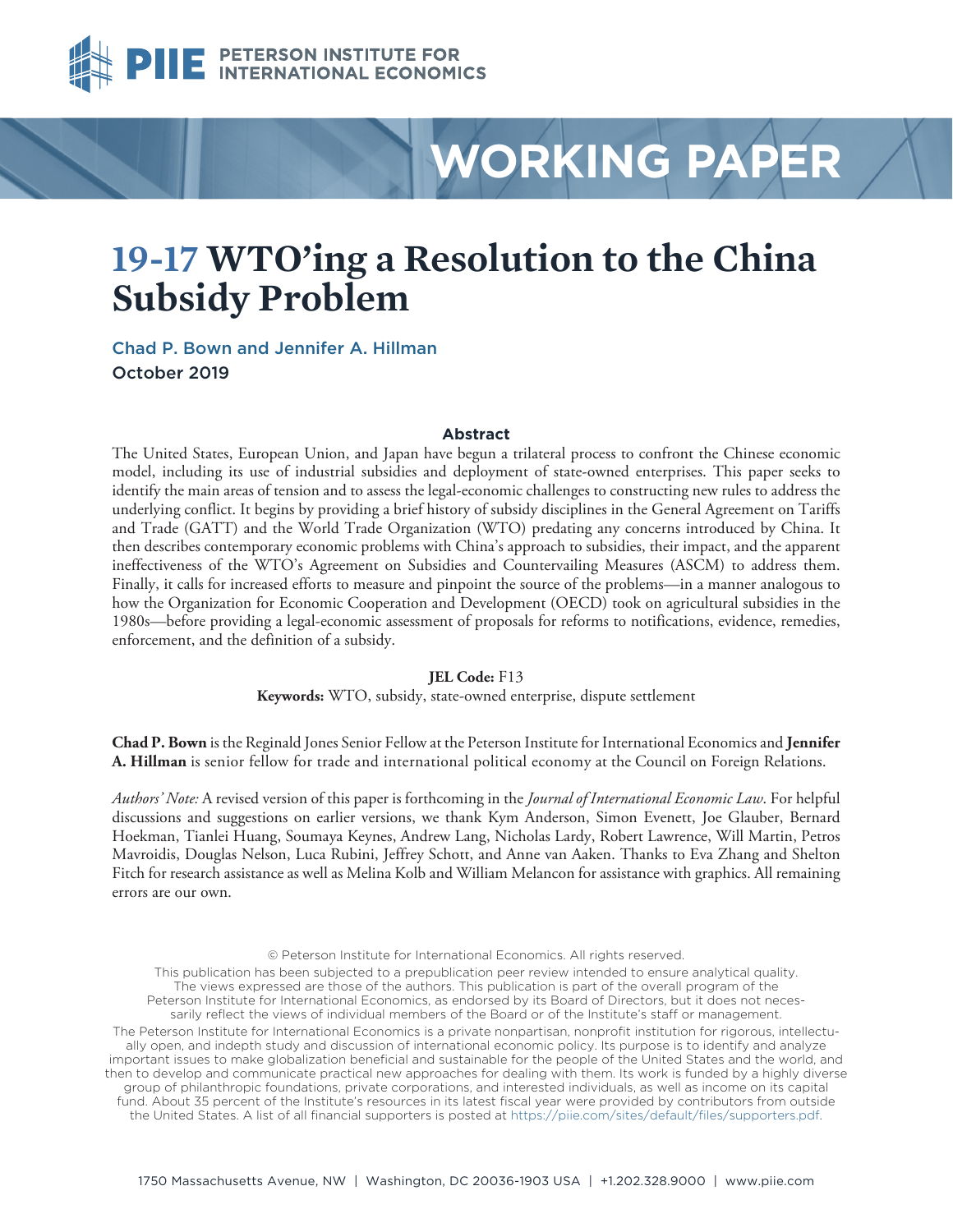#### **1. Introduction**

At the 11<sup>th</sup> Ministerial Conference of the World Trade Organization (WTO) in December 2017, the United States, European Union, and Japan agreed to work together in an effort to confront the Chinese economic model, particularly its conflict with their preferred, historical approach to a market-oriented and rules-based multilateral trading system.<sup>[1](#page-1-0)</sup> Their discussions since have reportedly focused on two issues: industrial subsidies and state-owned enterprises (SOEs), and the forced transfer of technology.

This paper seeks to identify the main areas of tension and to assess the legal-economic challenges to constructing new rules that would address the first of these issues, subsidies. It begins with an assessment of four main concerns with the WTO: the narrow definition of what constitutes a subsidy, the high evidentiary burden in proving the existence of a subsidy, the failure of the notification process, and the ineffectiveness of remedies in disciplining subsidies.

The definitional concern of "a subsidy" centers on the constrained nature of the entity considered capable of providing the requisite financial contribution: only "a government or public body," with the Appellate Body narrowing the term "public body" to encompass only those entities that exercise governmental functions. This tight definition often means that SOEs escape scrutiny. Similarly, other government policies that create the effect of a subsidy—such as the differential application of export taxes and differential rebate of value-added taxes for inputs and outputs in an industry's supply chain—do not fit the current legal definition of a subsidy.

Second, the evidentiary burden on those challenging subsidies is too high. This is particularly true when the subsidies are provided in nontransparent economies, such as China. Moreover, many challengers fear extra-WTO retribution from China when contesting state subsidies.

Third, the system of voluntary notifications of subsidies does not work. Many countries have ignored entirely or been delinquent in providing the required notifications of their subsidies. In addition, the lack of agreement as to what constitutes a subsidy likely contributes to the poor notification record of some countries. At best, they may notify only what they perceive to be subsidies.

The final concern is that the remedies are inadequate. One type of remedy, countervailing duties (CVDs), is available only if the subsidized goods are being imported into a country that has a domestic industry that makes similar products and can demonstrate that it is being injured by the subsidized imports. Even then, the resulting CVD may only deflect subsidized exports into third markets and divert sourcing of imports from other third markets. The result for trade flows is essentially arbitrage. The result for policy is a missed opportunity to tackle the

<span id="page-1-0"></span> $1$  United States Trade Representative, "Joint Statement by the United States, European Union, and Japan at MC11," December 12, 2017, Buenos Aires. See also USTR's Joint Statements of the Trilateral Meeting of the Trade Ministers of the United States, European Union, and Japan, issued May 23, 2019, Paris; January 9, 2019, Washington; September 25, 2018, New York; and May 31, 2018, Paris. See also *The Economist*, 'The World Trading System Is Under Attack. But a Peace Plan May Be Emerging', July 19, 2018.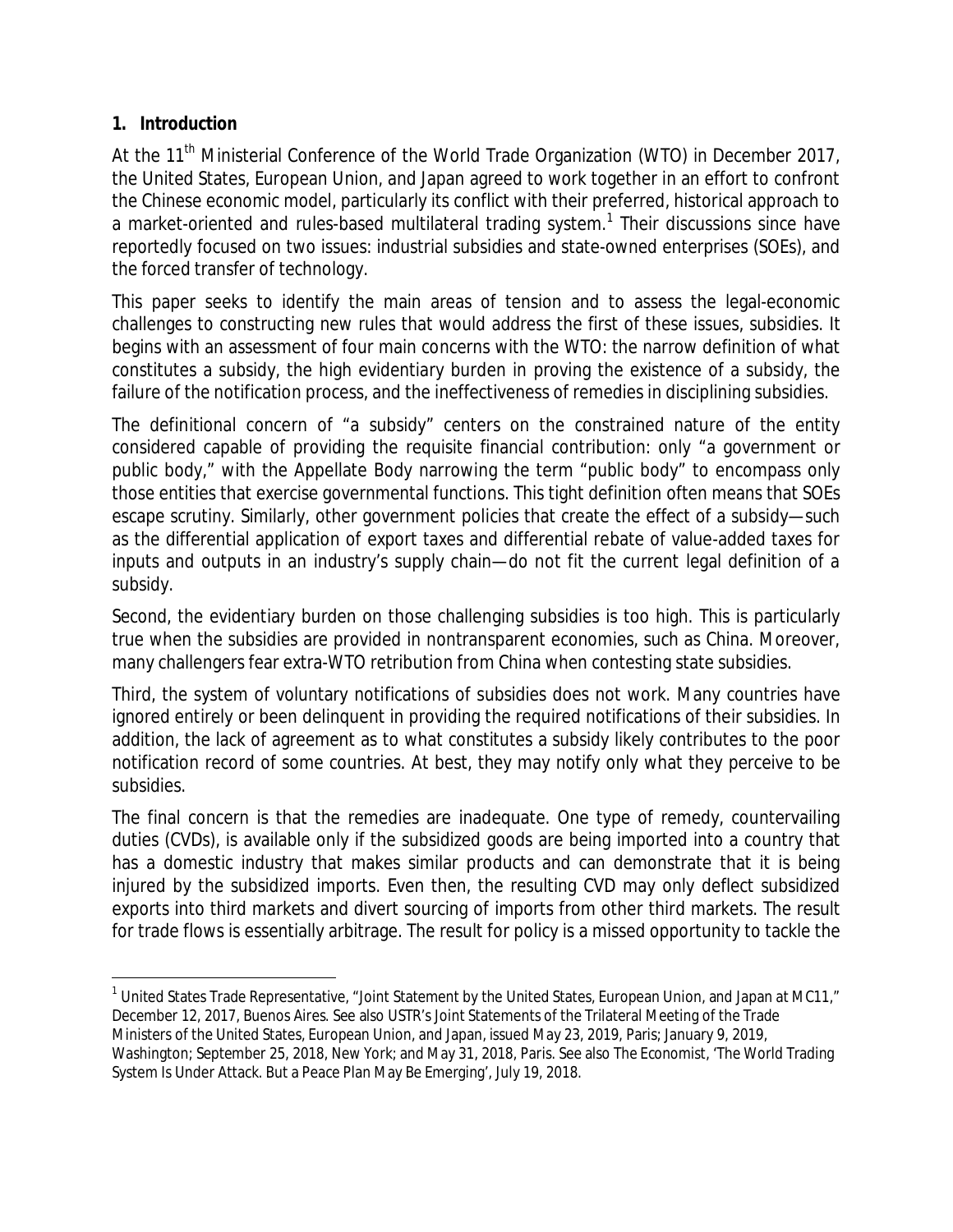underlying unfair competition and overproduction arising from the subsidy. Experiences with steel, aluminum, and even solar panels are three recent and telling examples.

A second type of remedy, via formal WTO dispute settlement, only becomes relevant if a WTO member demonstrates that subsidies are causing serious prejudice to its interests. In these cases the subsidizing member is generally asked to withdraw or "take appropriate steps to remove the adverse effects" of the subsidy.<sup>[2](#page-2-0)</sup> But given that WTO remedies are only *prospective*, the removal of the adverse effects of a subsidy may often have little practical economic impact in the markets for the relevant goods. The remedy arrives too late.

These and other constraints have likely contributed to reluctance to use formal WTO dispute settlement to address China's subsidization policies. Instead, the policy response has been to turn to tariffs—first through increased use of countervailing duties, and then arguably through other tariffs implemented during the US-China trade conflict that escalated in 2018. $^3$  $^3$ 

Despite current political momentum for negotiators to take on China's subsidies, there are competing concerns. The first is simply that the economic scope of the problem is not well defined. Similar circumstances arose in the 1980s in efforts to bring new rules for agriculture into the multilateral system. That conundrum was solved, in part, when the Organization for Economic Cooperation and Development (OECD) was tasked with developing new methods to measure the variety of agricultural subsidy policies deployed across countries and sectors and then consistently reporting them.<sup>[4](#page-2-2)</sup> Policymakers then relied on the OECD's analysis in framing the agriculture negotiations. The failure to adopt a similar approach for industrial subsidies could lead negotiators to focus on disciplining the wrong things.

Second, unlike tariffs, constraints on domestic subsidies run the risk of preventing countries from sometimes using first-best economic policies. Additional political backlash could arise if new rules are seen to excessively restrain national sovereignty over legitimate economic policy. Tightening subsidy disciplines could push some of the inevitable political-economic demands for subsidies into alternative, less transparent, and more distorting policy instruments.

This paper is organized as follows. Section 2 provides a brief history of subsidy disciplines in the GATT and WTO. Section 3 describes the major political and economic concerns about subsidies, particularly those relating to China. Section 4 explores the extent to which the ineffectiveness of the WTO's Agreement on Subsidies and Countervailing Measures (ASCM) itself is at the root of the problem. Section 5 provides a legal-economic assessment of a number of proposals for new WTO rules on subsidies. Section 6 concludes with a short discussion of the additional challenge of implementing any new rules.

<span id="page-2-0"></span> $2$  Article 7.7 of the Agreement on Subsidies and Countervailing Measures.

<span id="page-2-1"></span><sup>3</sup> See Chad P. Bown, 'The 2018 US-China Trade Conflict After 40 Years of Special Protection', 12 *China Economic Journal* (April 2019): 109-136.

<span id="page-2-2"></span><sup>&</sup>lt;sup>4</sup> See the Agricultural Economics Society Presidential Address given by OECD official Wilfrid Legg, 'Agricultural Subsidies: Measurement and Use in Policy Evaluation', 54 *Journal of Agricultural Economics* (July 2003): 175-–201.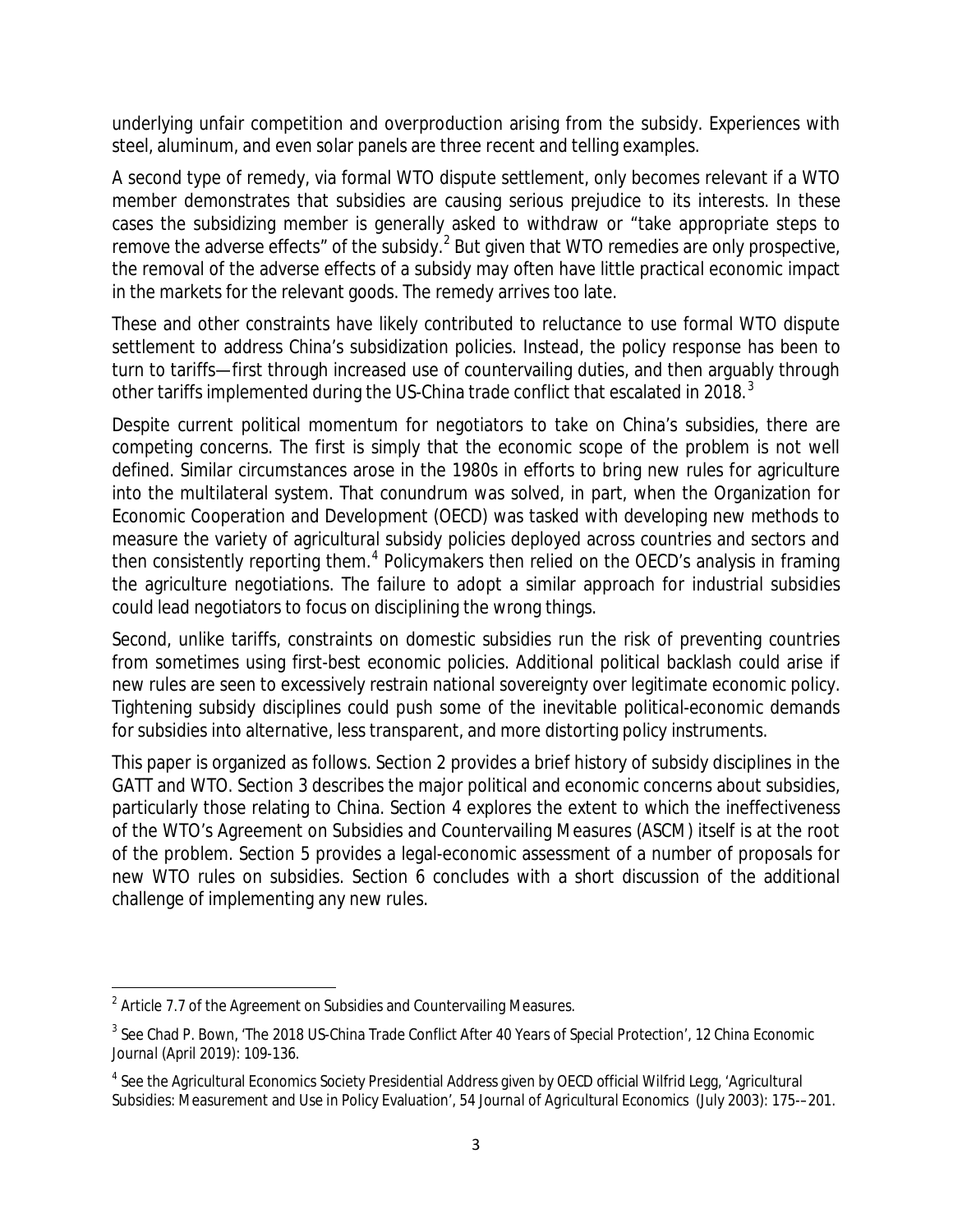#### **2. A Brief History of Subsidy Disciplines in the GATT and WTO: Concerns before China**

The initial focus of the 1947 General Agreement on Tariffs and Trade (GATT) was to get countries to convert nontariff barriers into tariffs, bind those tariffs, and multilaterally negotiate their reduction. The typical result was a reciprocal increase in market access.

Yet even from the GATT's beginning emphasis on tariffs, there was recognition that countries could replicate the effects of a tariff through a combination of other policies. In the simplest case, the economic effects of a 5 percent import tariff can be identically duplicated through the combination of a 5 percent consumption tax and a 5 percent production subsidy. Thus, the GATT would require something to prevent countries from taking away—via domestic subsidy and tax policies—the market access concessions implied through negotiated tariff reductions.

At the same time, rules on subsidies would require more nuance than the GATT's approach to tariffs. First, targeted subsidies can be a first-best domestic policy to address market failures or externalities in ways that tariffs cannot. For example, to the extent that research and development (R&D) generates positive externalities, they will be underprovided in a competitive market, and thus merit an appropriately sized subsidy. Second, the new technologies or scientific knowledge that create demand for these subsidies evolve over time in ways that require policy flexibility. This implies that narrow subsidy binding limits—a potential analogue to rigid tariff bindings—would be inefficient. Third, even in the ranking of policy instruments, a subsidy is not as bad as a tariff because the latter distorts *both* production and consumption decisions. Fourth, subsidies may be subject to greater political-economy discipline because they face budget financing constraints that tariffs do not.

Whether and how to discipline subsidies has thus been a divisive issue from the GATT's inception.<sup>[5](#page-3-0)</sup> The most that could be agreed in 1947 was the language in Article XVI requiring parties to notify the GATT Secretariat of any domestic subsidies that might affect exports and a more general statement that countries "should seek to avoid" the use of export subsidies. In terms of enforcement, the GATT provided two potential avenues to attack subsidies. There was a direct remedy for countries importing the subsidized good, as Article VI allowed for the imposition of a countervailing duty calibrated to the portion of production costs covered by subsidies. [6](#page-3-1) But the remedy was only indirect for countries whose *exports* were adversely affected by subsidies, with recourse limited to filing nonviolation nullification and impairment (NVNI) disputes.

Those meager disciplines were tightened in the Tokyo Round of negotiations (1973–79), resulting in the Agreement on Interpretation and Application of Articles VI, XVI and XXIII of the General Agreement on Tariffs and Trade (the "Subsidies Code"). The Subsidies Code contained provisions making export subsidies (with exceptions for agriculture exports and for developing countries) a per se violation of the rules and added a requirement that countries wishing to

<span id="page-3-0"></span><sup>5</sup> See Andrew L. Stoler, 'Evolution of Subsidies Disciplines in GATT and the WTO', 44 *Journal of World Trade* (2010) 797.

<span id="page-3-1"></span><sup>6</sup> See Douglas A. Irwin, Historical Notes on Subsidies and the Trading System, *What Shapes the Law? Reflections on the History, Law, Politics and Economics of International and European Subsidy Disciplines*, Luca Rubini and Jennifer Hawkins (Eds.), Florence: European University Institute (2016).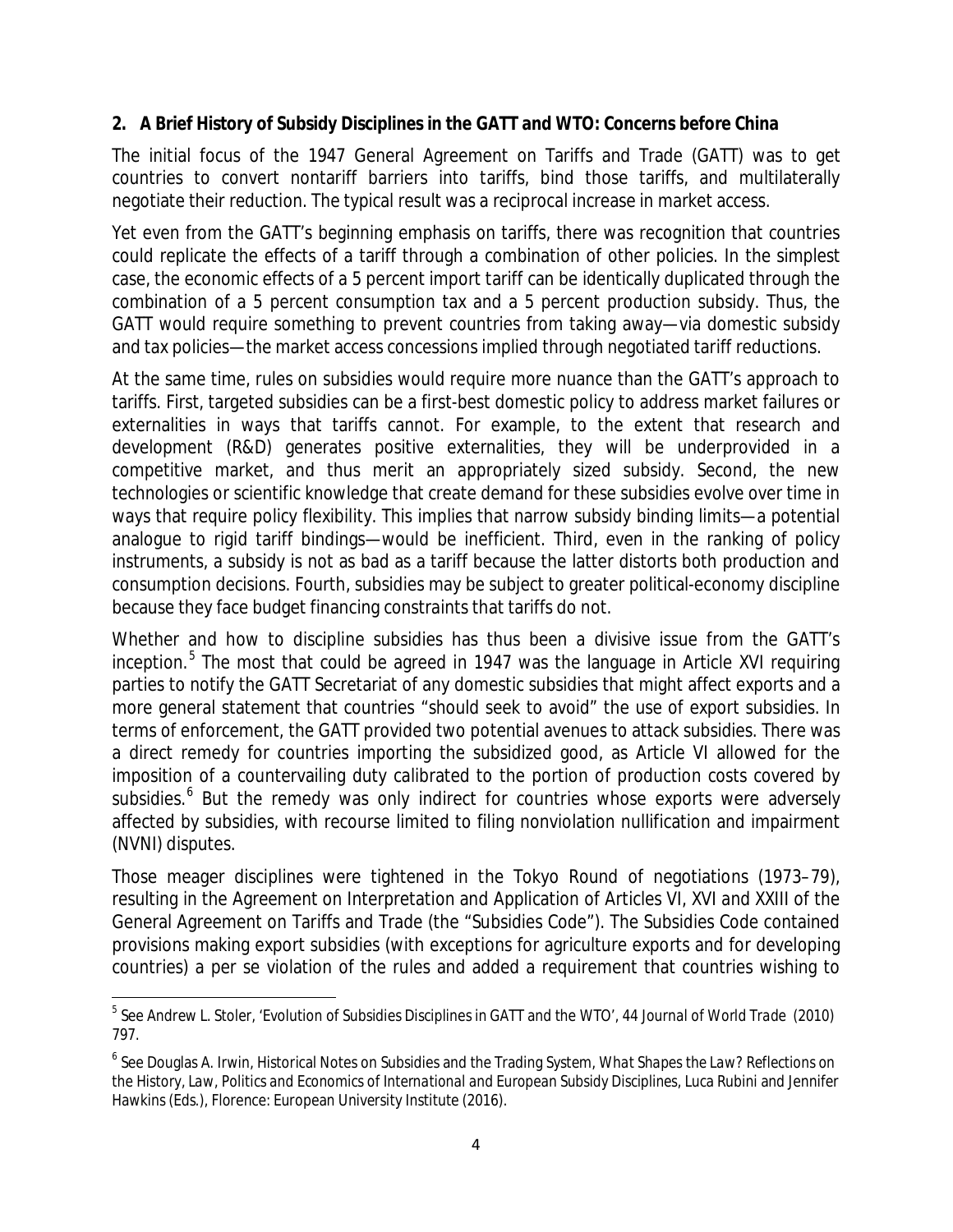apply countervailing duties had to first prove that their domestic industry was injured by the subsidized imports.<sup>[7](#page-4-0)</sup> The Subsidies Code was negotiated as a plurilateral agreement with GATT members deciding for themselves whether to join.

The Uruguay Round of negotiations (1986–93) ultimately resulted in the WTO and with it the ASCM. The ASCM applies to all WTO members as part of the single undertaking and includes a definition of a subsidy: measures that entail a "financial contribution" from a "government or public body" that confer a "benefit" on the receiving firm. However, apart from per se prohibited export subsidies, only "specific" subsidies were subject to WTO action, and then only if they caused "adverse effects" to another WTO member. Finally, members were supposed to report all subsidies in a timely manner to the WTO, but no penalties would be applied for delinquent notifications.

At the time, the ASCM introduced, on a trial basis, the concept of "green light" subsidies that would not be actionable even if they were specific and caused adverse effects. These included R&D subsidies, regional development subsidies, and subsidies to comply with environmental regulations. But the trial period expired after five years and was not renewed.

On a related track, the Uruguay Round brought a number of new agriculture disciplines into the multilateral system for the first time. Many challenges to constraining domestic agricultural policies have important parallels with the subsidy concerns involving China today. These include defining and measuring the scope of the economic distortions that arise because governments have used a multitude of policy instruments to support domestic production. For agriculture, the distortions resulted from domestic price supports, input subsidies, land controls, state trading, domestic and export subsidies, variable levies, tariffs, quotas, and more.

Similar to the ASCM, the WTO Agreement on Agriculture also sought to classify certain types of subsidies based on whether they were trade distorting. One policy goal was to reorient agricultural policies toward direct subsidies that could be "decoupled" from market prices, production, or input use and pushed toward direct income payments or R&D support.

For these reasons and more, the newfound collection of subsidy rules also meant that the Uruguay Round created problems. The additional constraints on first-best use of subsidies created incentives for some governments to turn instead to second-best instruments, including tariffs and even more indirect and nontransparent policies.<sup>[8](#page-4-1)</sup>

## **3. Contemporary Political-Economic Concerns about Subsidies and China**

The ongoing, trilateral work program of the United States, European Union, and Japan is evidence of new political momentum to create more discipline, particularly in light of China's

<span id="page-4-0"></span><sup>7</sup> See John D. Greenwald, Negotiating Subsidies in the GATT/WTO: The Tokyo Round, *What Shapes the Law? Reflections on the History, Law, Politics and Economics of International and European Subsidy Disciplines*, Luca Rubini and Jennifer Hawkins (Eds.), Florence: European University Institute (2016).

<span id="page-4-1"></span><sup>&</sup>lt;sup>8</sup> See Kyle Bagwell and Robert W. Staiger, 'Will International Rules on Subsidies Disrupt the World Trading System?' 96 *American Economic Review* (2006): 877–95 and Alan O. Sykes, 'The Economics of WTO Rules on Subsidies and Countervailing Measures', in Patrick F. J. McCrory, Arthur E. Appleton, and Michael G. Plummer, eds., *The World Trade Organization: Legal, Economic, and Political Analysis.* Vol. 2. (2005) Springer: New York.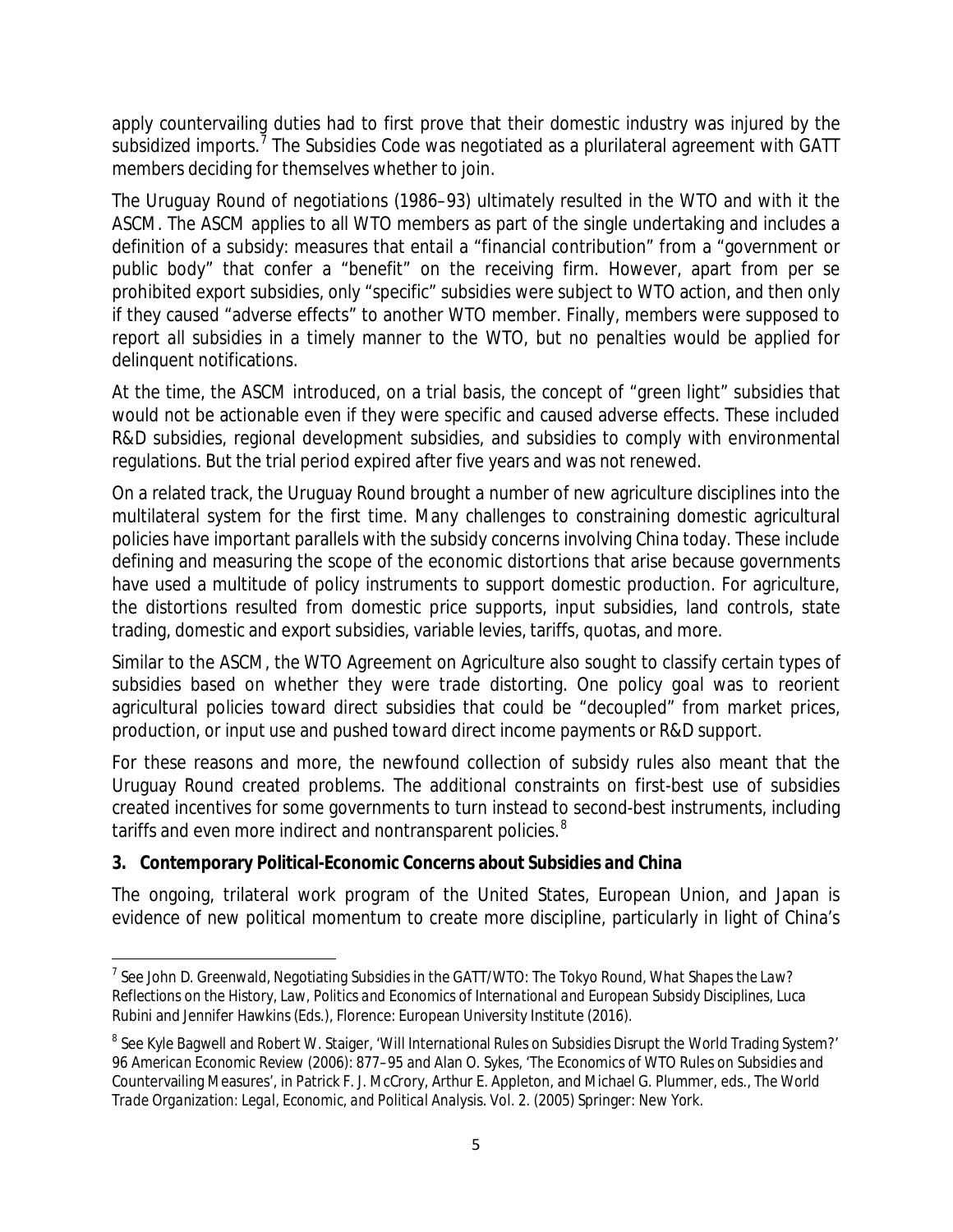growing importance to the global economy and international trading system, as well as the perceived inability of the WTO to regulate subsidies effectively. This section provides a framework to examine political-economic reasons why China's subsidies are of concern.

#### **3.1 General Economic Concerns with China's Subsidies**

The basic economic starting point to evaluate China's subsidies is to consider a standard, twocountry model with competitive markets and no "frictions" that inhibit resources from being deployed anywhere in either economy. The model also treats China as a "large" economy because its policies alone can generate changes in economic activity in foreign markets.

Yet understanding the root of the problem—real or perceived—requires an analysis that goes beyond this framework, because on net, China's subsidies in such a setting are typically found to be *beneficial* for the overall economic well-being of its trading partner. While there are distributional consequences—such as losses to the sector that competes with imports in the trading partner—those economic losses are more than offset elsewhere, including by gains to its consumers through lower prices.

Thus, consider three important ways in which reality may differ from this simple model.

First, the competition with China is often in third-country markets. The exporting country can be worse off on net if China's subsidies displace its exports in a common foreign market.

Second, markets are not always competitive. First, it is possible that subsidies could drive out existing competitors in some sectors, which could be problematic if there are barriers to reentry. As described below, there are important instances in which China has shown a willingness to exploit its market power by restricting exports and raising prices for foreign consumers. Second, in other sectors that are very concentrated, subsidies could be used strategically to give China a first-mover advantage that would work to shift profits from exporters in other countries.<sup>[9](#page-5-0)</sup>

Third, markets are not always frictionless. There is evidence of considerable adjustment costs to workers and companies exposed to trade-related economic shocks.<sup>[10](#page-5-1)</sup> Consider, for example, a major reduction to global demand for a product that, all else equal, would cause a proportionate reduction in output—and in the number of workers and companies—in all producing countries, resulting in layoffs and bankruptcies. If China's subsidy system prevents layoffs and bankruptcies and maintains production, it not only fails to bear its share of the burden of the negative shock, but it pushes more of its cost onto other countries that do not deploy such subsidies.

## **3.2 Additional Problems from the Nature of China's Subsidies**

China has important elements of a nonmarket economy and deploys an array of policies that, even though they may not fit the traditional WTO definition, can have the economic effect of a

<span id="page-5-0"></span><sup>&</sup>lt;sup>9</sup> Nevertheless, subsidy limits in the case of a Cournot duopoly may not improve the economic well-being of the world, even though they may be jointly beneficial for the two exporting countries.

<span id="page-5-1"></span><sup>&</sup>lt;sup>10</sup> See David H. Autor, David Dorn, and Gordon H. Hanson, 'The China Shock: Learning from Labor Market Adjustment to Large Changes in Trade', 8 *Annual Review of Economics* (2016): 205–40.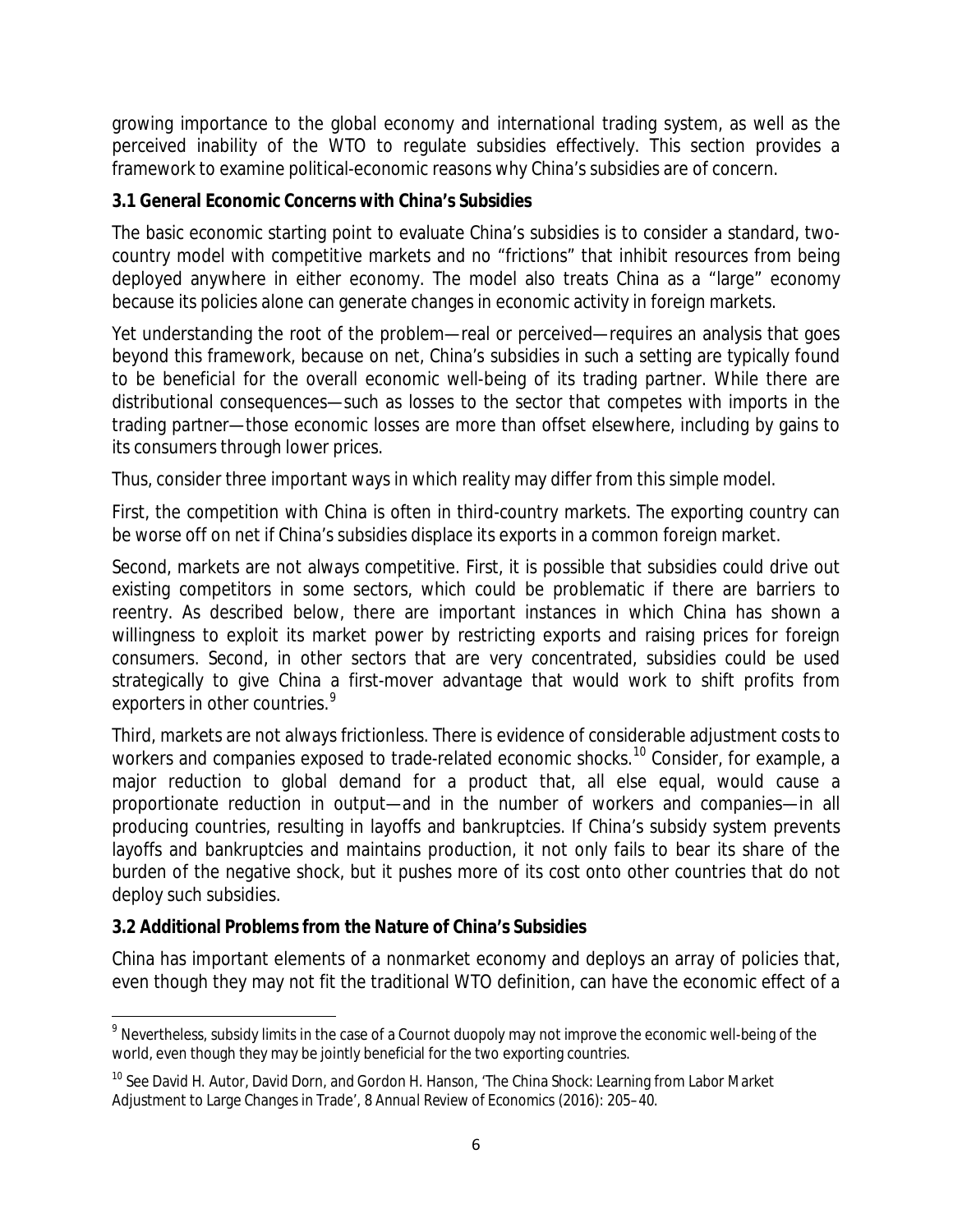subsidy. Given that nonmarket economies became part of the GATT in the 1960s, not all such problems are new to the trading system.<sup>[11](#page-6-0)</sup> But today's concerns are heightened by China's economic size and evidence that China is moving even farther from market economy principles under President Xi Jinping.<sup>[12](#page-6-1)</sup>

A recent OECD study uses the aluminum value chain to illustrate how Chinese policies generate subsidized downstream (refined, manufactured) products even though the firms involved may not receive a subsidy, at least in its traditional form.<sup>[13](#page-6-2)</sup> The OECD estimates that primary aluminum makes up 75 to 86 percent of the costs of downstream, semi-finished aluminum products. Because energy is such a sizable share of the total cost of primary aluminum, subsidized coal is a key benefit. Chinese state-owned commercial banks provide other subsidized inputs in the form of below-market financing to downstream firms because they are not subject to hard budget constraints. Furthermore, China has export restrictions and does not fully rebate the value-added taxes (VATs) on upstream primary aluminum. Yet the downstream, refined aluminum manufacturers do not face export restrictions and do receive VAT rebates.<sup>[14](#page-6-3)</sup> The combined effect of the policies is to create seemingly sizable economic subsidies received by downstream refined aluminum manufacturers when viewed from the conditions of competition faced by foreign peers.

Allegations of Chinese subsidies also often focus on the role of SOEs. In addition to commercial banks and energy companies, other upstream SOEs may provide key inputs to downstream firms at below-market prices. An oft-cited example is steel, in which an SOE provides subsidized hot rolled steel, an input that benefits all downstream Chinese steel manufactures, regardless of the market competition or privatization of the downstream segment of the industry.

Even for "private" Chinese firms, the close association of the state and industry in the Chinese system raises questions about which firms are truly private. Concerns arise if management includes board members who are Communist Party officials and may feel compelled to eschew

<span id="page-6-0"></span><sup>11</sup> See John H. Jackson, *The World Trading System: Law and Policy of International Economic Relations*. Cambridge, MA: MIT Press (1989, p. 218), and "Many of the unfair trading practices … have been considered unfair because they interfere with or distort free-market-economy principles. GATT, of course, was largely based on such principles. It is not surprising, therefore, that it is often difficult to apply GATT's trading rules to nonmarket economies."

<span id="page-6-1"></span><sup>12</sup> See Nicholas R. Lardy, *[The State Strikes Back: The End of Economic Reform in China?](https://www.piie.com/bookstore/state-strikes-back-end-economic-reform-china)* Washington: Peterson Institute for International Economics (2019).

<span id="page-6-2"></span><sup>13</sup> OECD, *Measuring Distortions in International Markets: The Aluminium Value Chain.* Trade Policy Papers, no. 218. Paris: OECD Publishing (2019).

<span id="page-6-3"></span> $14$  For related WTO disputes over the application of trade remedies on imports from countries deploying differential export tax schemes, see Meredith A. Crowley and Jennifer Hillman, 'Slamming the Door on Trade Policy Discretion? The WTO Appellate Body's Ruling on Market Distortions and Production Costs in *EU–Biodiesel (Argentina)*. 17 *World Trade Review* (2018): 195-213, and Carolyn Fischer and Timothy Meyer, 'Baptists and Bootleggers in the Biodiesel Trade: *EU-Biodiesel (Indonesia)*," *World Trade Review* (forthcoming). For VAT rebates, see Simon Evenett, Johannes Fritz and Yang Chun Jing, 'Beyond dollar exchange-rate targeting: China's crisis-era export management regime', 28 *Oxford Review of Economic Policy* (2012): 284-300; and Julien Gourdon, Laura Hering, Stéphanie Monjon, and Sandra Poncet. 'Trade policy repercussions: The role of local product space— Evidence from China. HAL working paper Hal-02065779 (2019).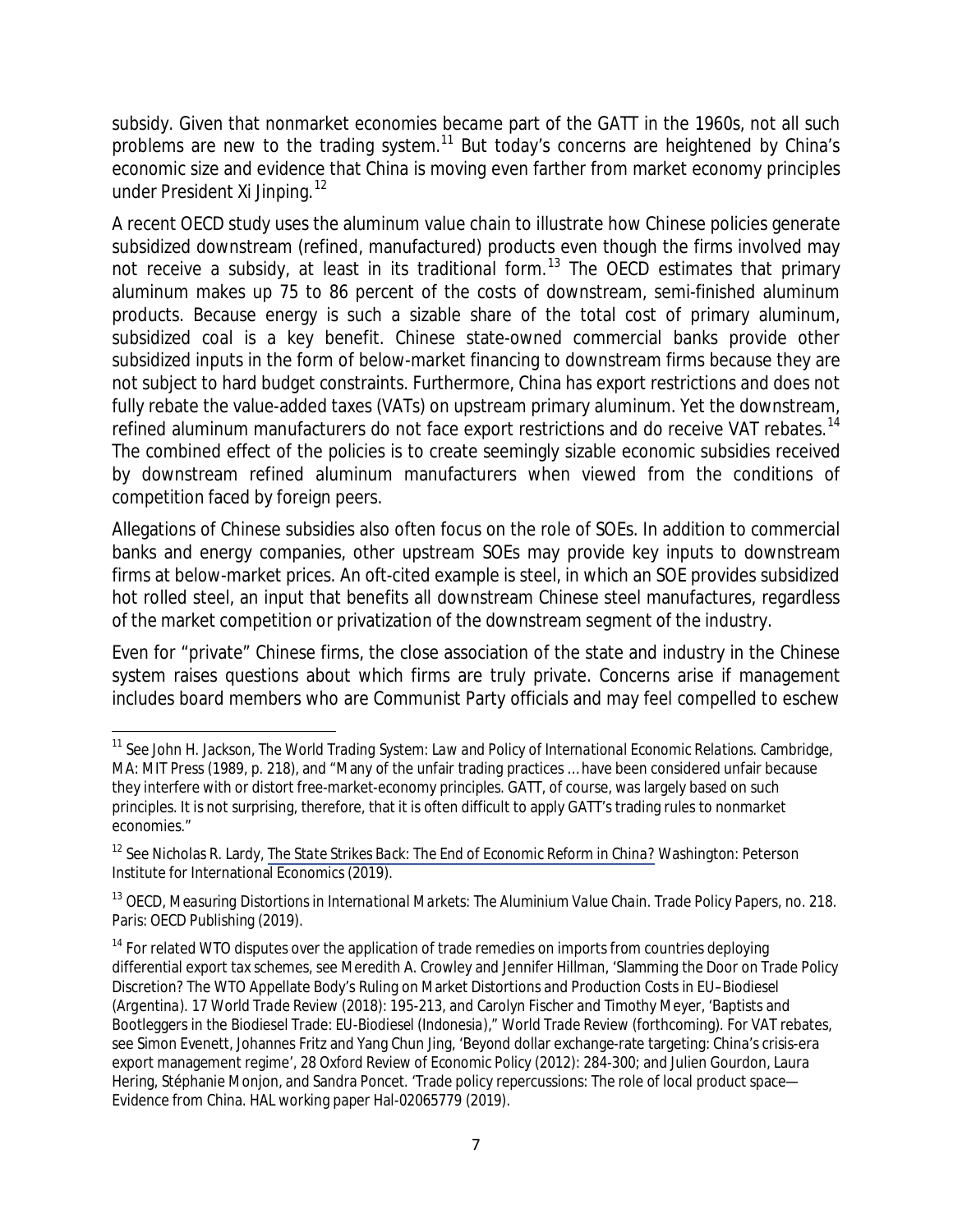adherence to market incentives in order to achieve goals set out in China's explicit industrial policy for the firm's sector, including through the *Made in China 2025* policy.[15](#page-7-0) 

#### **3.3 Concerns about the Ineffectiveness of WTO Remedies to Address China's Subsidies**

Alongside its tremendous and sustained period of economic growth and development, China has rapidly become a dominant global supplier of a number of heavily traded industrial products. These include steel, aluminum, and solar panels—sectors in which China has been accused of mass subsidization. [16](#page-7-1)

In steel and aluminum, China increased its share from roughly 25 percent to over 50 percent of global production and capacity between 2002 and 2017. The initial increase in capacity helped fuel its domestic economy when China was growing at 10 to 12 percent per year, urbanizing and investing in domestic infrastructure projects. For many, China's expansion was welcome, even if it was partially subsidized or state driven, as its demand pushed up world metal prices and fueled demand for imported inputs such as coal and iron ore from countries such as Australia and Indonesia. However, when China's growth slowed to under 7 percent, its domestic demand for these products fell and it began exporting an ever-increasing share of metals to the world market.

The traditional WTO-permitted remedies did little to solve the problem involving steel, aluminum, or solar panels. The United States imposed enough antidumping and countervailing duties by 2017 to cover over 90 percent of its imports from China of each sector (figure 1). Yet China continued its export expansion into third markets and the United States continued to import low-priced products. In the case of steel and solar panels, the pressure increased to impose protection on third countries. The share of US steel imports from third countries, for example, subject to antidumping increased from roughly 30 percent in 2012 to over 50 percent by 20[17](#page-7-2) (panel a).<sup>17</sup> Then, in 2018, the US administration imposed tariffs on virtually all imports of steel and aluminum under the guise of "national security" pursuant to Section 232 of the Trade Expansion Act of 1962. And for solar panels in 2018, the US administration imposed comprehensive protection under Section 201 of the Trade Act of 1974.

The prior buildup of US antidumping and countervailing duties had resulted in a predictable trade response. To the extent that different national varieties are relatively substitutable products, a US tariff on China alone could lead to trade deflection (increased Chinese exports to

<span id="page-7-0"></span><sup>15</sup> See Mark Wu, 'The 'China, Inc.' Challenge to Global Trade Governance', 57 *Harvard International Law Journal* (2016): 261–24.

<span id="page-7-1"></span><sup>&</sup>lt;sup>16</sup> See 'The Effect of Imports of Steel on the National Security: An Investigation Conducted under Section 232 of the Trade Expansion Act of 1962, as Amended,' US Department of Commerce, Bureau of Industry and Security, Office of Technology Evaluation, January 11, 2018; 'The Effect of Imports of Aluminum on the National Security: An Investigation Conducted under Section 232 of the Trade Expansion Act of 1962, as Amended', US Department of Commerce, Bureau of Industry and Security, Office of Technology Evaluation, January 11, 2018; and 'Crystalline Silicon Photovoltaic Cells (Whether or Not Partially or Fully Assembled into Other Products)', Publication 4739, US International Trade Commission, November 2017.

<span id="page-7-2"></span><sup>&</sup>lt;sup>17</sup> See Chad P. Bown 'Trump's Steel and Aluminum Tariffs Are Counterproductive. Here Are 5 More Things You Need to Know', PIIE Trade and Investment Policy Watch, March 7, 2018.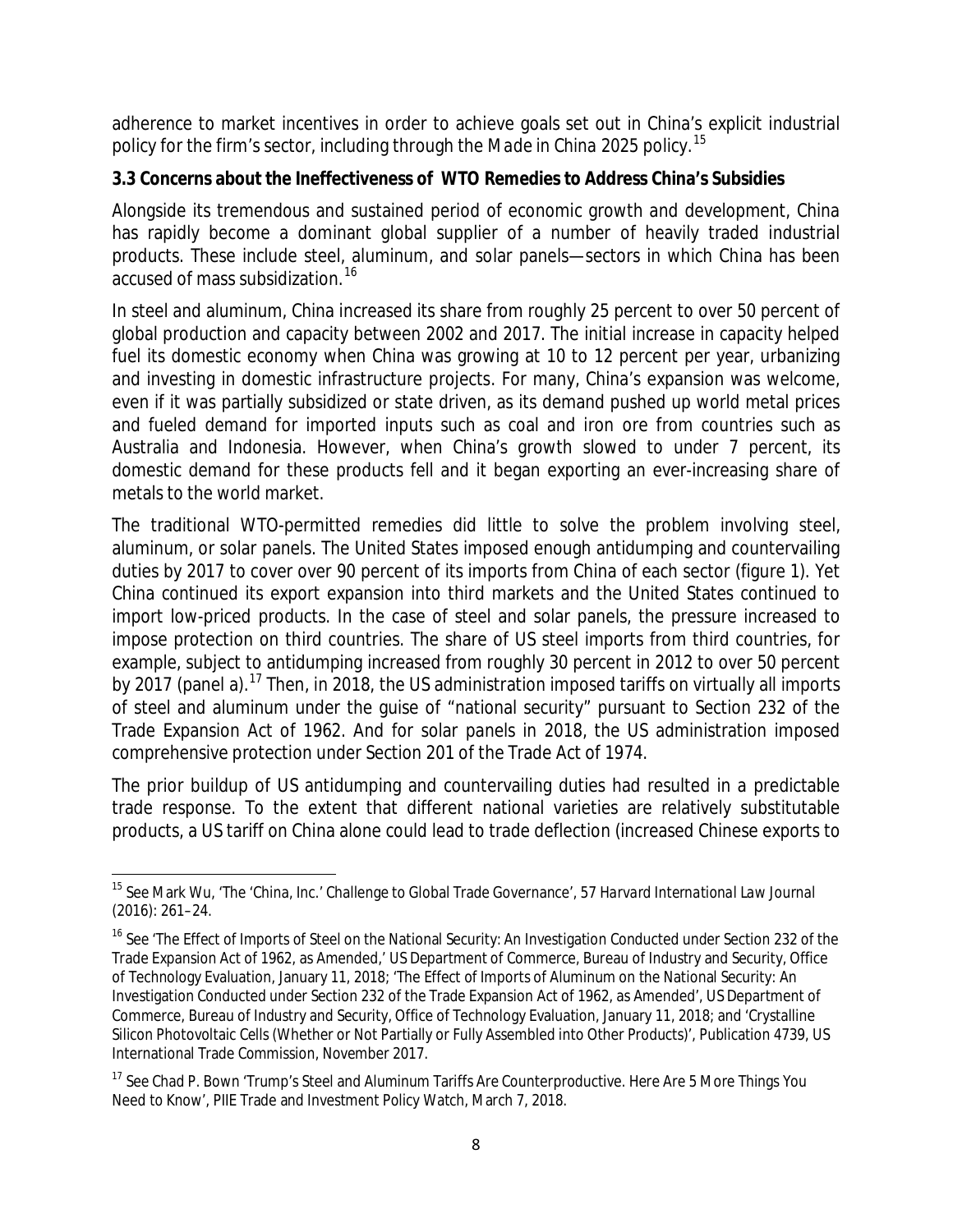a third market such as Japan) and trade diversion (increased US imports from Japan of a close substitute squeezed out of the Japanese market because of the Chinese imports).<sup>[18](#page-8-0)</sup> And for the more upstream varieties, third countries may have processed the Chinese imports into refined downstream products for export. As such, they received below-market-priced inputs, equivalent to an economic subsidy, but provided by an entity other than the government.

One effect of the alleged subsidies has been a massive strain on the trading system. The 2018 US tariffs on steel and aluminum in particular mostly hit third countries, including Canada, Mexico, and EU members, none of which were accused of subsidizing, and all of which retaliated against US exports. The result has been a major wave of WTO litigation challenging both the US tariffs and the trading partner countertariffs.<sup>[19](#page-8-1)</sup> Some countries then imposed their own trade restrictions on steel and aluminum—generating more friction with third-country exporters—out of concern that trade shut out of the US market would be deflected into their markets.

This entire episode has contributed to the weakening of the rules-based trading system without addressing the subsidies themselves.

#### **3.4 Concerns about Measuring the Size of the Economic Problem**

There is considerable pressure on policymakers to address Chinese subsidies, but how large is the economic problem? The economic magnitude of the subsidies is unknown, as is the extent of the spillover costs of China's subsidies for other countries.<sup>[20](#page-8-2)</sup>

This conundrum has parallels with the challenge facing agricultural negotiators in the 1980s. Mostly undisciplined by the GATT system's rules, for decades governments had deployed an array of policies that ended up distorting agricultural markets. The variety of instruments made it difficult for negotiators to understand which policies were most harmful and thus to prioritize which to discipline.

In retrospect, one important way that the multilateral system made progress in dealing with agriculture was through a concerted effort to collect new data and develop new techniques to define the scope of the economic problem. The OECD began to construct what became known as Producer and Consumer Support Estimates (PSEs and CSEs) to inform the debate about the aggregate size of the subsidies within and across countries and sectors. Once an agreed-upon methodology was developed, the OECD began reporting annual estimates of the size of these policies.<sup>[21](#page-8-3)</sup>

<span id="page-8-0"></span><sup>&</sup>lt;sup>18</sup> For evidence of its general empirical relevance, see Chad P. Bown and Meredith A. Crowley, 'Trade Deflection and Trade Depression', 72 *Journal of International Economics* (2007): 176–201.

<span id="page-8-1"></span><sup>&</sup>lt;sup>19</sup> For China's response to the US imposition of tariffs on solar panels, see Chad P. Bown, 'China's Latest Trade Maneuver Is Worrying. Here's the Story', *The Washington Post*, February 6, 2018.

<span id="page-8-2"></span><sup>&</sup>lt;sup>20</sup> The analysis of Lardy (2019, fn. 13) finds the subsidies impose large costs on China's own economy through lower productivity and growth.

<span id="page-8-3"></span><sup>21</sup> See Legg (fn. 4). The first of the now annual reports was OECD, '*National Policies and Agricultural Trade*,' Paris: OECD Publishing (1987).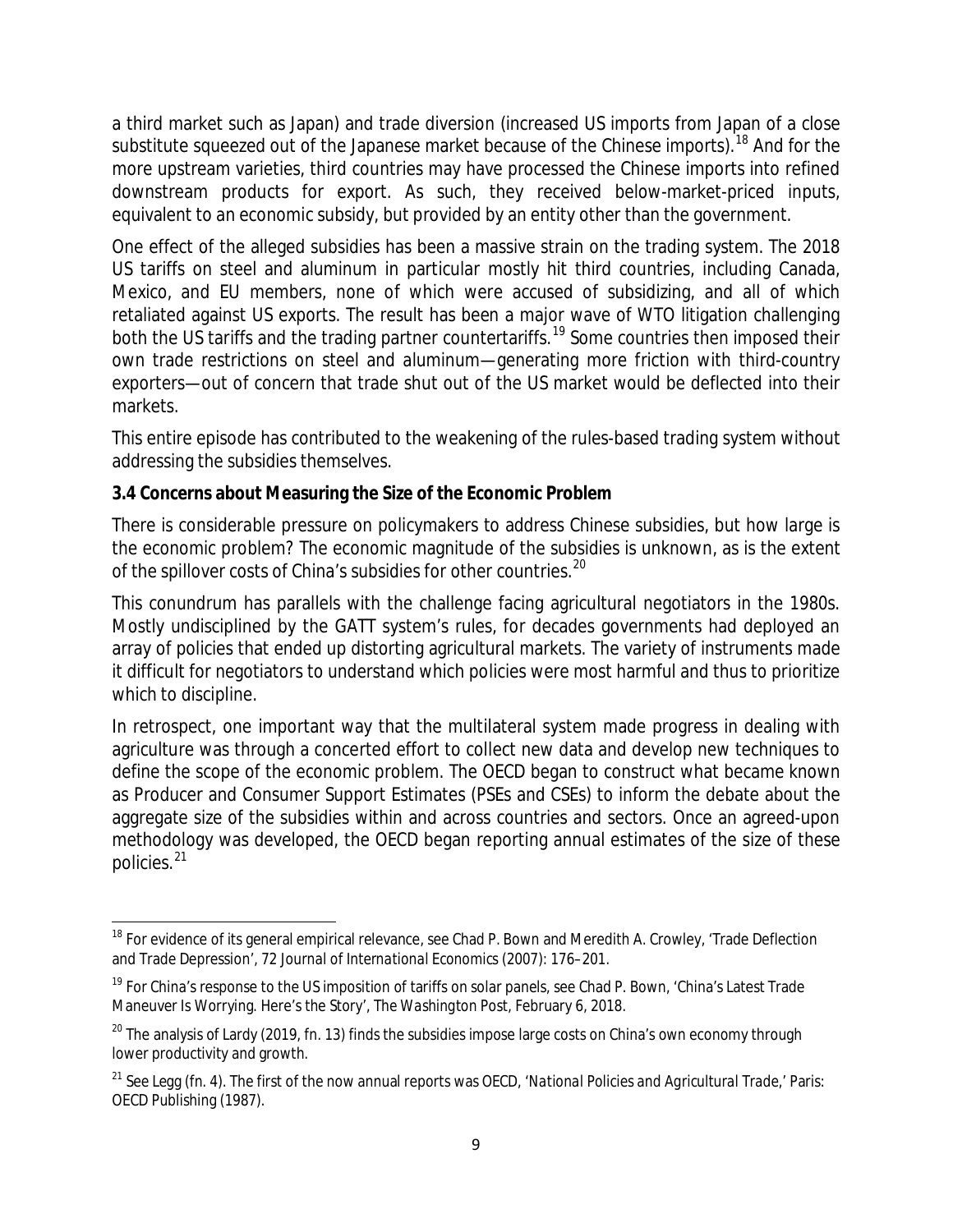In the current context of industrial subsidies, the OECD has made a step in the right direction by providing cross-country estimates of the size and variety of subsidies in the aluminum sector. But the system requires a similar economic analysis for other industries. And inevitably, this requires countries, including the United States, to face enhanced assessment of the types of subsidies they provide, including those at the state and local levels.

#### **4. The Ineffectiveness of the ASCM**

This section examines complaints that the ASCM has proven ineffective in addressing these and other types of subsidies.

#### **4.1 The Definitional Problem—State-Owned Enterprises**

Examination of subsidies almost always begins with the tricky question of how to define them. Until the Uruguay Round, there was no explicit definition of a subsidy, so ASCM Article 1 which defines a subsidy as a "financial contribution by a government or any public body" that "confers a benefit" on the recipient, along with a specific list of different forms of financial contributions—was groundbreaking.

Because "conferring a benefit" requires showing that the recipient is better off than it would have been if it received financial contributions at market rates, most countries took the view that benefits could not be measured in nonmarket economies. For the United States, that position changed in 2007 when it began to apply CVDs to imports from China if the Chinese producer had received subsidies or input materials from SOEs.<sup>[22](#page-9-0)</sup> Given the volume of Chinese imports and amount of subsidies, such actions contributed to the sharp and sudden increase in US CVDs: As figure 2 illustrates, CVDs covered nearly 7 percent of US imports from China by 2018. Because the CVDs almost always hit the same products covered by simultaneously imposed antidumping duties (see also figure 2), this has not affected the level of US imports from China targeted by trade remedies overall, only the (combined) size of duties imposed.<sup>23</sup>

China reacted negatively to US CVDs imposed on its exports, particularly when the subsidies were provided by an SOE rather than by the government itself. It challenged the US practice at the WTO, claiming that support or inputs provided by an SOE could not be considered subsidies since only financial contributions by "governments or public bodies" (not SOEs) met the definition. In ruling on China's challenge, the Appellate Body interpreted "public body" to mean governments or governmental entities that exercise governmental functions—i.e., that the

<span id="page-9-0"></span><sup>&</sup>lt;sup>22</sup> Prior to 2007, the United States did not apply its CVD law to countries considered to be nonmarket economies (NMEs) based in part on a conclusion by the Department of Commerce that it could not determine where government action began or ended and therefore could not specifically identify subsidies. In 1986 the US Court of Appeals for the Federal Circuit, in *Georgetown Steel Corp. v. United States*, upheld this interpretation of the CVD statute as reasonable. In 2006 Commerce changed its position, accepting a petition seeking a CVD on imports of coated free-sheet paper from China. Commerce distinguished the current Chinese economy from the Soviet-style economies at issue in *Georgetown Steel* and found that the imported Chinese paper was subsidized.

<span id="page-9-1"></span><sup>&</sup>lt;sup>23</sup> Some of the US turn toward CVD use after 2007 was likely as insurance, to blunt the potential impact if the United States adjusted its antidumping policy in light of the 2016 deadline involving China's NME status. For a discussion, see Chad P. Bown, "*[Should the United States Recognize China as a Market Economy?](https://www.piie.com/publications/policy-briefs/should-united-states-recognize-china-market-economy)*" Peterson Institute for International Economics PIIE Policy Brief 16-24, (December 2016).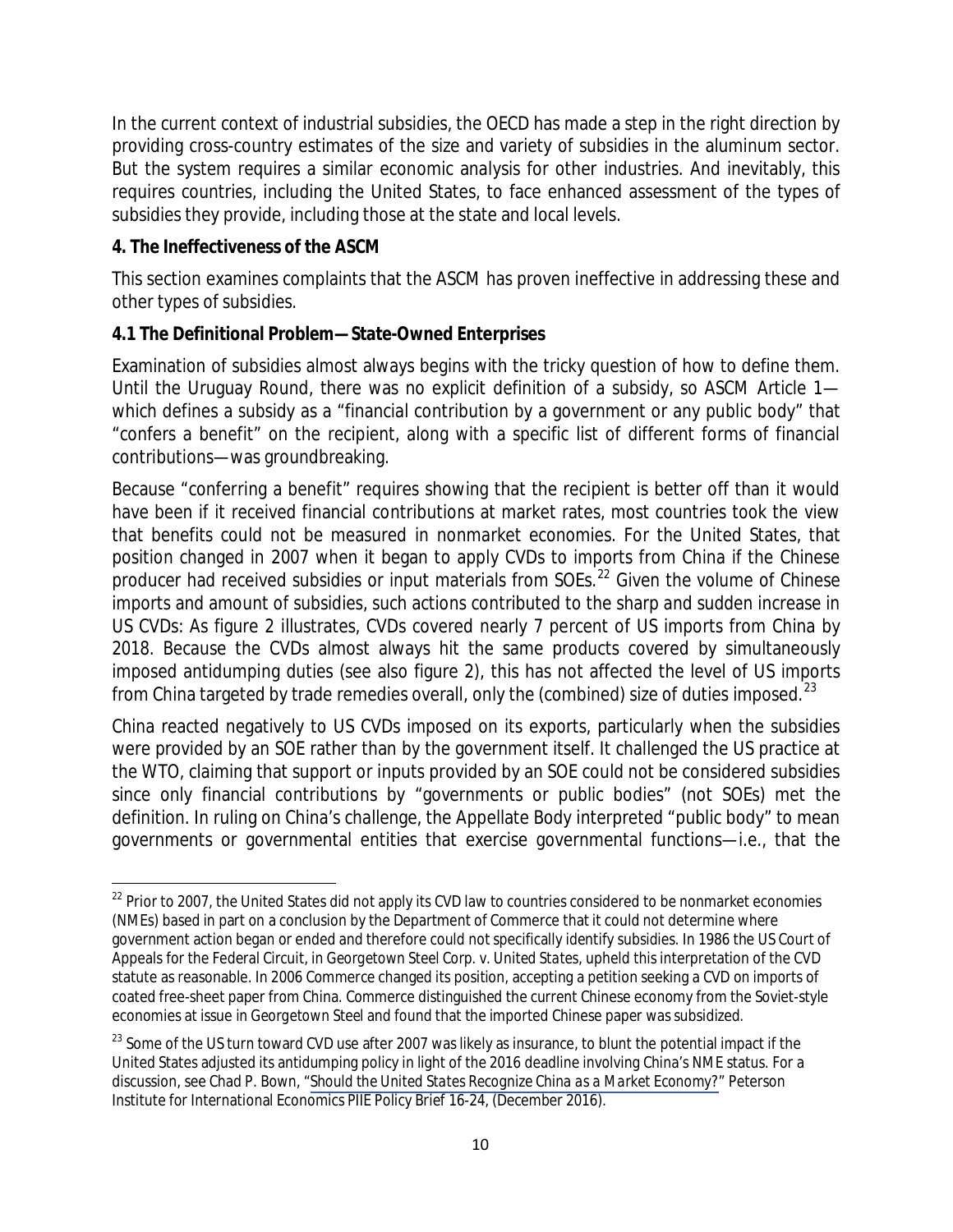entity must possess, exercise, or be vested with "governmental authority" and perform a "governmental function."[24](#page-10-0) This interpretation effectively removes contributions by Chinese SOEs from the definition of a subsidy.

An emphasis on entities exercising a governmental function also exclusively focuses scrutiny on the characteristics of the "giver" of the subsidy rather than the purpose or the effect of the "gift." As such, it makes subsidy disciplines difficult to apply in economies where there is a blurred line between government and the private sector. This is particularly true in China, for a variety of reasons described earlier, including that Communist Party officials may sit in management positions at supposedly private companies.

The Appellate Body's "public body" decision raised further concerns by presuming that a realistic fallback exists in the ASCM for those times when the government "entrusts or directs" a private body to provide the subsidy rather than doing it directly, notwithstanding the virtual impossibility of proving such entrustment or direction in any but the most transparent of countries.<sup>[25](#page-10-1)</sup>

Equally contentious is the definition of an SOE for purposes of determining whether it received, or more importantly *provided,* a subsidy in the form of cheap inputs to a downstream producer. There has been considerable criticism of definitions that focus too strictly on "ownership," largely because ownership often does not result in control or the ability to direct the purchasing or selling decisions of the enterprise, and the absence of ownership does not mean the absence of government control.<sup>[26](#page-10-2)</sup>

#### **4.2 The Definitional Problem—Subsidies Effected through Other Policies**

Further problems arise from government policies that indirectly result in subsidies. These can include differential taxes across value chains or differential rebates of VATs or export taxes, all of which can have the effect of subsidizing downstream (or upstream, depending on the differential) producers. Such policies can, for example, make input materials artificially cheaper for domestic firms relative to foreign competitors. While WTO rules prohibit export quotas, there are no general restrictions on export taxes and the ASCM expressly permits tax rebates on exports as long as such rebates do not exceed the amount of taxes paid on domestic sales.<sup>[27](#page-10-3)</sup>

The exception to the general WTO failure to discipline was respect to some export taxes in China. As its accession to the WTO was being negotiated, China had in place an extensive network of export taxes and tax rebate schemes. Many WTO members were concerned that the Chinese government could use such export restraints to create scarcity in global markets resulting in higher world prices—of raw materials and other inputs, and at the same time

<span id="page-10-0"></span><sup>24</sup> *United States—Definitive Anti-Dumping and Countervailing Duties on Certain Products from China*, WT/DS379/AB/R.

<span id="page-10-1"></span> $25$  Ibid. and ASCM Article 1.1(a)(1)(iv).

<span id="page-10-2"></span><sup>&</sup>lt;sup>26</sup> OECD Guidelines on Corporate Governance of State-owned Enterprises, Paris: OECD Publishing (2015).

<span id="page-10-3"></span> $27$  GATT Article XI eliminates quotas (but not duties or taxes) on exports, while footnote 1 to the ASCM permits exemptions from taxes or rebates of taxes paid for exports so long as such rebates or exemptions do not discriminate in favor of domestic products.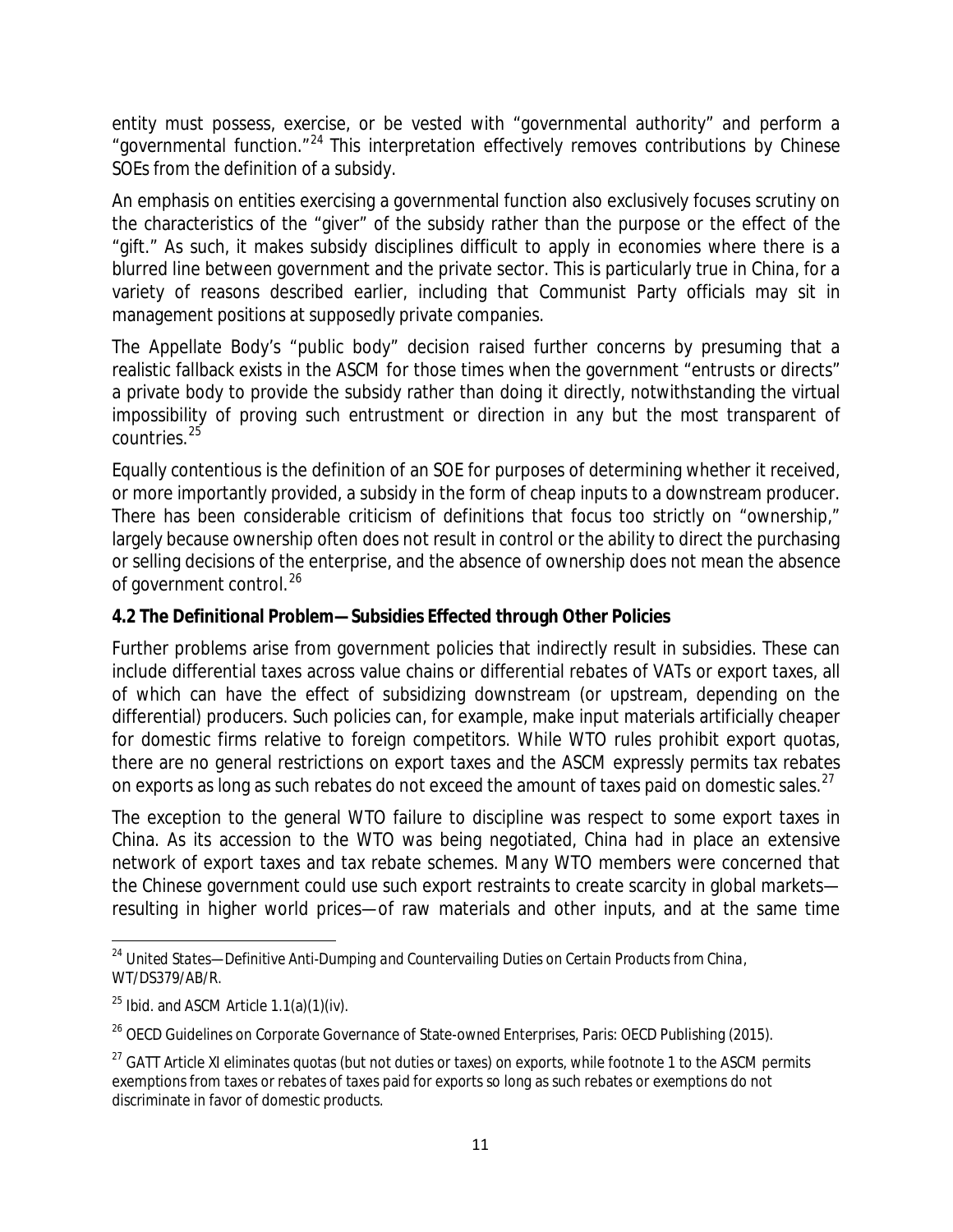provide domestic Chinese companies with a significant advantage by way of a sufficient and subsidized local supply. The result was Paragraph 11.3 of China's Protocol of Accession, which banned export taxes other than on a specified list of products. However, China continued to apply export taxes in violation of its protocol commitment until challenged at the WTO.<sup>[28](#page-11-0)</sup> The (unsuccessful) attempt by China to justify its export tax schemes and the example of aluminum described above illustrate why concerns remain that China's deft use of export restraints effectively subsidizes exports of its downstream products.

Finally, the ASCM's subsidy definition focuses disciplines on harm to competitors—whether in the form of injury to domestic industries or adverse effects more broadly—rather than on harm to market competition or to global public goods.<sup>[29](#page-11-1)</sup> Establishing new and widely accepted disciplines may require policymakers to more clearly delineate such subsidies—possibly carving out those that contribute to positive global goods while condemning those that harm the global commons. Examples of the latter could include subsidies for fossil fuels and those that lead to overfishing.<sup>30</sup> Whatever subsidy rules are agreed will also likely require provision of both regulatory space and proper incentives to address climate change.

#### **4.3 The Evidence Problem**

Numerous aspects of the ASCM make it difficult for complaining countries to meet their burden of proof to demonstrate that prohibited or actionable subsidies were in fact provided. This is particularly true with respect to (i) demonstrating governmental control over an entity as part of proving that the entity may be a "giver" of a subsidy, (ii) showing that actions by a private entity were done at the "direction" of the government, (iii) proving a benchmark against which to judge whether a financial contribution confers a benefit by providing funds or resources at below-market prices, (iv) and proving that any adverse effects were caused by the subsidies rather than by other factors.

The first two require knowledge of government actions and documentation of what the government did, as well as when and sometimes why. Obtaining such evidence, particularly in nontransparent economies, is extraordinarily difficult, as few government officials put such information into the public record. Furthermore, it is often challenging for policymakers in trading partners to get their firms to provide the necessary evidence to pursue a case.<sup>[31](#page-11-3)</sup> Multinational companies often fear exposure to extra-WTO Chinese retaliation. Firms may also be concerned about the safety of turning over business confidential information, even to their own governments, especially given heightened concerns about cyberhacking.

<span id="page-11-0"></span><sup>28</sup> See *China–Raw Materials*, WT/DS394, WT/DS395, WT/DS398 (adopted February 22, 2012); *China–Rare Earths*, WT/DS431, WT/DS432, WT/DS433 (adopted August 29, 2014).

<span id="page-11-1"></span><sup>29</sup> See Gary Horlick, How Subsidies Rules Have Been Shaped, *What Shapes the Law? Reflections on the History, Law, Politics and Economics of International and European Subsidy Disciplines*, Luca Rubini and Jennifer Hawkins (Eds.), European University Institute (2016).

<span id="page-11-2"></span><sup>30</sup> For a discussion of the difficulty of defining global public goods, see Inge Kaul, Donald Bondin and Neva Nahtigal*, Understanding Global Public Goods: Where We Are and Where to Next*, Cheltenham, UK: Edward Elgar (2016).

<span id="page-11-3"></span><sup>&</sup>lt;sup>31</sup> See Chad P. Bown and Soumaya Keynes, 'US Trade Policy before Trump, with Ambassador Michael Froman', *Trade Talks* podcast episode 93 (July 19, 2019).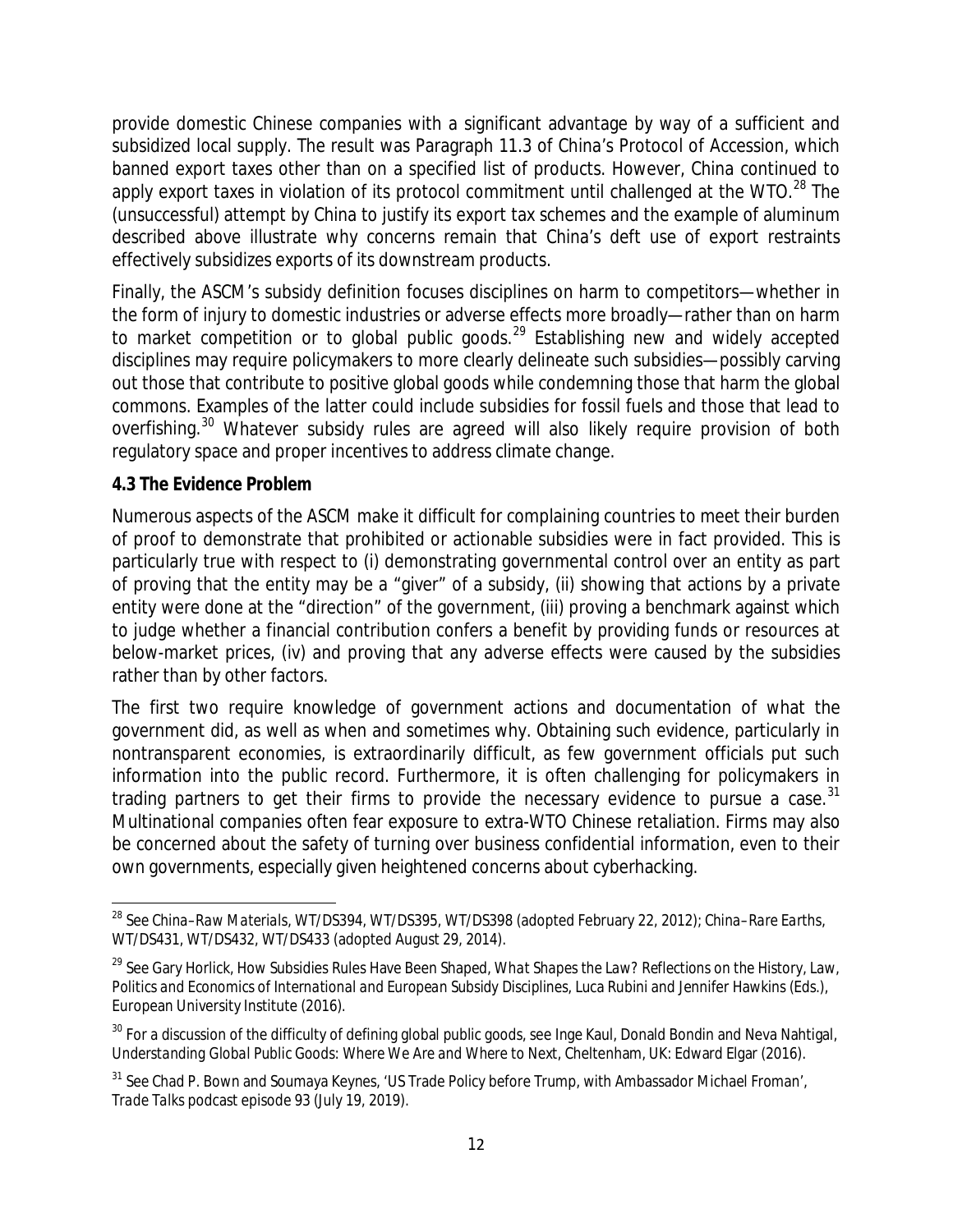The third challenge is often trickier, as it requires comparisons to a market benchmark, which may not exist in countries whose government dominates the economy. Even proving such domination can be difficult when the government's heavy-handed influence interferes with market forces or directs functions in subtle ways.  $32$ 

The last issue—causation—is often the hardest, as many factors affect prices, wages, employment, production, and demand. Yet the Appellate Body's rulings indicate that harms caused by factors other than subsidies must be separated out to ensure that any injury found is properly attributable to subsidized imports. Evidence of causation often requires sophisticated econometric models that are expensive, data intensive, and can yield indeterminate results, even when applied to the relatively "clean" setting of a market economy. $^{\rm 33}$  $^{\rm 33}$  $^{\rm 33}$ 

#### **4.4 The Notifications Problem**

At an October 2018 meeting of the Subsidies and Countervailing Measures Committee, Chair Luis Fernández of Costa Rica, stated, "The chronic low compliance with the fundamental obligation to notify subsidies constitutes a serious problem in the proper functioning of the Agreement." He reported that 78 WTO members (48 percent) had not yet made subsidy notifications that were due in 2017, 63 members (38 percent) had not made notifications due in 2015, and 56 members ([34](#page-12-2) percent) had yet to deliver their notifications due in 2013. $34$ 

With over a third of members at least five years behind in subsidy notifications, the notification problem becomes clear.

#### **4.5 The Remedy Problem**

Perhaps the biggest reason that the ASCM has been unable to adequately police subsidies, particularly in China, lies at the feet of the remedies available under the WTO rules. The ASCM provides for three different remedies once a subsidy has been found. For prohibited subsidies (those contingent on exports or on the use of domestic over imported goods), the remedy is to "withdraw the subsidy without delay. $135$  $135$  For all other subsidies, the ASCM provides two options: the imposition of countervailing duties if the subsidized goods are coming into a member's market and causing injury to its domestic producers, with the amount of the duty equal to the portion of the cost of production that has been covered by the subsidy, or the commencement of a serious prejudice case at the WTO if the damage from trade in the subsidized product is causing harm in the exporting country or in a third-country market.

<span id="page-12-0"></span> $32$  "On each of the six dimensions—state assets oversight, financial sector organization, role of state planning, forms of corporate networks, political party involvement, and state-private sector linkages—China stands apart. When considered in their totality, this unique combination of elements gives rise to 'China, Inc.' Mark Wu, fn. 15.

<span id="page-12-1"></span><sup>&</sup>lt;sup>33</sup> For a discussion of the importance of economic models in subsidy cases, see Ray A. Goldberg, Robert Lawrence, and Katie Milligan, 'Brazil's WTO Cotton Case: Negotiation Through Litigation', Harvard Business School, N9-905- 405, September 23, 2004.

<span id="page-12-2"></span><sup>&</sup>lt;sup>34</sup> WTO Committee on Subsidies and Countervailing Measures Meeting, October 23, 2018.

<span id="page-12-3"></span> $35$  While the text "withdraw the subsidy without delay" appears clear, there has been substantial litigation over whether the entire subsidy must be withdrawn or only the parts that are contingent on exports. What time period constitutes "without delay" is specified by the panel in each case (Article 4.7) and is generally a short period (90 days, for example, in *Brazil–Aircraft* (WTW/DS46/ABR/, adopted August 20, 1999).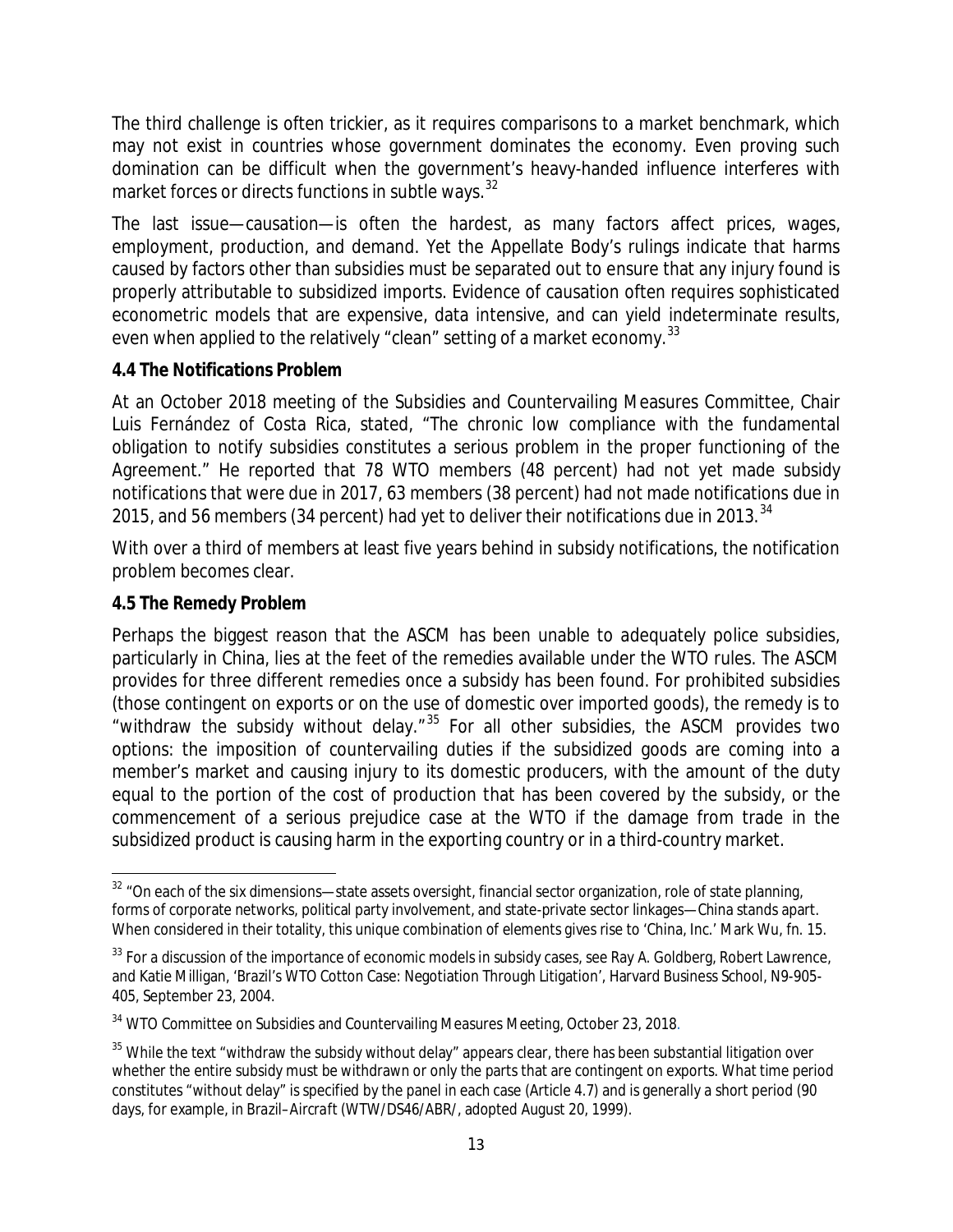One problem with countervailing duties is that they are available only in countries that import the product and that have a domestic industry making comparable goods. They also require a fairly extensive (and expensive) investigation. A relatively long time can be required for the investigating authorities to collect the data, investigate the subsidies, and rule on the complaint. The investigation also often involves extensive solicitation of data from the domestic industry and subsidizing government, with ongoing controversy over its appropriate use and what to do when such information is not forthcoming. Moreover, imposing such duties may simply push the subsidized goods into other markets, thus suppressing prices elsewhere. The recent experience with steel, aluminum, and solar panels is that the remedy often proves ineffective, particularly if the goal is to discourage the initial granting of subsidies.

The problem with serious prejudice cases is that remedies in the WTO are only prospective. The requirement to "remove the adverse effects of the subsidy" often does little to dismantle the capacity that has been built to produce the subsidized goods in the first place. Moreover, most of the elements of proof of serious prejudice—whether showing displacement in third-country markets or price suppression or depression—have a temporal element built into them.<sup>[36](#page-13-0)</sup>

This temporal lag means that serious prejudice cases likely cannot be brought until many years after the subsidies have allowed factories to become fully functional, selling their products in third-country markets in sufficient quantities to cause "displacement" of others, or with such sales occurring over a long enough period to observe a "depression" in prices. Even nonrecurring subsidies—e.g., to install capacity—can have long-felt economic effects.<sup>[37](#page-13-1)</sup> Add the time required to litigate a WTO dispute, and altogether it can take a complainant a minimum of five or six years to bring and win a subsidies challenge and achieve compliance. $^{\rm 38}$  $^{\rm 38}$  $^{\rm 38}$ 

#### **5. Proposals for New Subsidy Rules**

For all these reasons, there has been a push for new subsidy disciplines in the WTO. The following are an assessment of some of the proposals.

#### **5.1 Measure, Diagnose, and Define the Problem, and Then Prioritize**

First, better information is needed through economic analysis to determine which subsidies are problematic in terms of the economic distortions they impose on other countries. Of relevance

<span id="page-13-0"></span> $36$  For example, proving that price depression has occurred requires showing that prices have declined over a period of years—often either three or five years.

<span id="page-13-1"></span> $37$  For a discussion of nonrecurring subsidies and the ASCM, see Gene M. Grossman and Petros C. Mavroidis, '*United States—Imposition of Countervailing Duties on Certain Hot-Rolled Lead and Bismuth Carbon Steel Products Originating in the United Kingdom*: Here Today, Gone Tomorrow? Privatization and the Injury Caused by Non-Recurring Subsidies,' in Henrik Horn and Petros C. Mavroidis, eds., *The WTO Case Law of 2001: The American Law Institute Reporters' Studies*, ed. Cambridge University Press (2003): 170-200.

<span id="page-13-2"></span><sup>&</sup>lt;sup>38</sup> The dispute settlement process alone can take four years or more, assuming 18 months for a panel report, 5 months for an appeal, 15 months as a reasonable period of time for compliance, and 6 months of lags between the various steps in the WTO dispute settlement process. The time frame could be substantially less if the case involved only prohibited subsidies. See also Joost Pauwelyn, "New Proposal to Strengthen WTO Notification Requirements: From Dispute Settlement to Compliance Regime," International Economic Law and Policy Blog, April 3, 2019.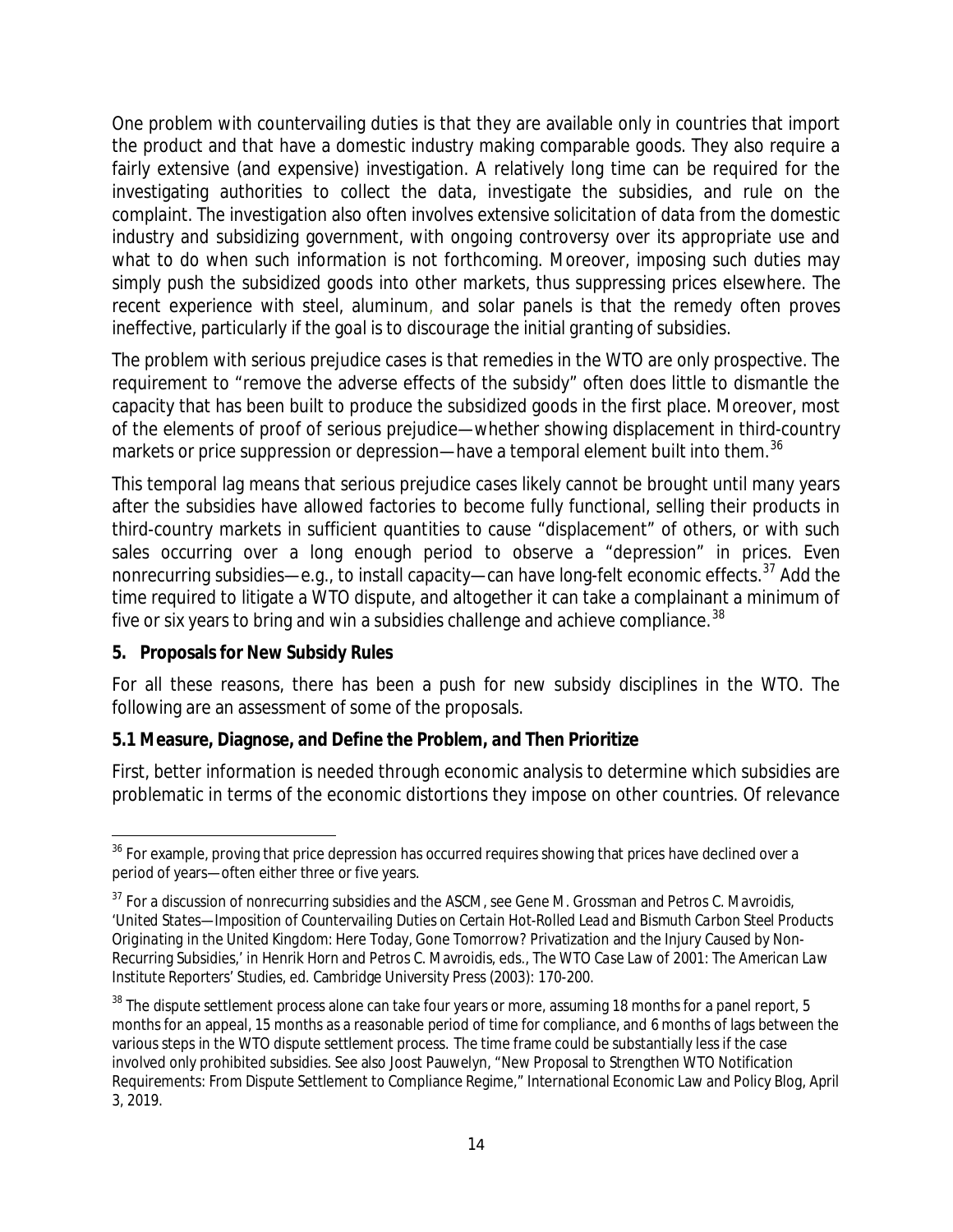are lessons learned in the 1980s when the OECD developed an approach to help clarify the scope of agricultural subsidies. And new disciplines would certainly be more politically palatable—as well as sustainable—if applied to all forms of subsidies and all of the major economies, not just China.

Next, as was done with the WTO's Agreement on Agriculture, members could try to create categories of "permitted" or "green light" subsidies that would fall outside the scope of the ASCM disciplines, "red light" or prohibited subsidies as noted above, and "amber light" subsidies for all others. Doing so would provide policy space for members to negotiate the types of subsidies in each category, particularly for "green light" subsidies, which could include those that promote the public good or are directed at addressing climate change.<sup>[39](#page-14-0)</sup>

Establishing an amber box—which would include subsidies that likely distort production and trade—would require a commitment by members to limit their total spending on such subsidies, with the largest subsidizers potentially committing to reduce their amber light subsidies over a set time period. As with the Agreement on Agriculture, certain *de minimis* levels could be agreed upon to exclude a specific amount of subsidies from scrutiny as a quid pro quo for acceptance of limits and required cutbacks from existing levels.

Such an approach would clarify to China that the international community finds troubling the market-distorting aspects of its subsidy policies. It would encourage China, if it feels the need to continue subsidizing, to redirect its policies away from those tied to market signals. Separately, it would also require a new process to continually reevaluate permissible subsidies, given advances in scientific knowledge and new evidence on global public goods.

#### **5.2 Expand the List of Prohibited Subsidies**

Because prohibited subsidies have both a clearer and faster remedy than merely actionable subsidies, expanding their list could add teeth to the ASCM.<sup>[40](#page-14-1)</sup> Currently, ASCM Article 3 limits prohibited subsidies to export subsidies or subsidies contingent on the use of domestic products over imports.<sup>[41](#page-14-2)</sup> If certain subsidies that are considered more trade distortive, such as those leading to substantial global overcapacity, could be defined and added to Article 3, it would strengthen the ASCM.

<span id="page-14-0"></span><sup>&</sup>lt;sup>39</sup> See Mark Wu, "Re-examining 'Green Light' Subsidies in the Wake of New Green Industrial Policies," (August 2015[\) http://e15initiative.org/wp-content/uploads/2015/07/E15\\_Industrial-Policy\\_Wu\\_FINAL.pdf.](http://e15initiative.org/wp-content/uploads/2015/07/E15_Industrial-Policy_Wu_FINAL.pdf)

<span id="page-14-1"></span> $40$  The remedy called for with respect to prohibited subsidies is "withdraw the subsidy without delay" (ASCM Art. 4.7), while the time frame for adoption by the Dispute Settlement Body is cut in half (30 days rather than 60 days for others; ASCM Art. 4.8), the time for appeal is a maximum of 60 days rather than 90 (ASCM Art. 4.9), and all other time periods are cut in half (Art. 4.12). For a discussion of the first case to depart from the GATT and WTO practice of applying remedies only on a prospective basis, see Gavin Goh and Andreas Ziegler, "Retrospective Remedies in the WTO After *Automotive Leather," Journal of International Economic Law* 6(3): 545-564 (2003).

<span id="page-14-2"></span><sup>&</sup>lt;sup>41</sup> When the ASCM was crafted, it included a list of subsidies that were deemed to cause serious prejudice, including subsidies to cover operating losses, direct forgiveness of debt, and subsidies covering more than 5 percent ad valorem of a product. However, these provisions expired after five years pursuant to Article 31 and were not extended.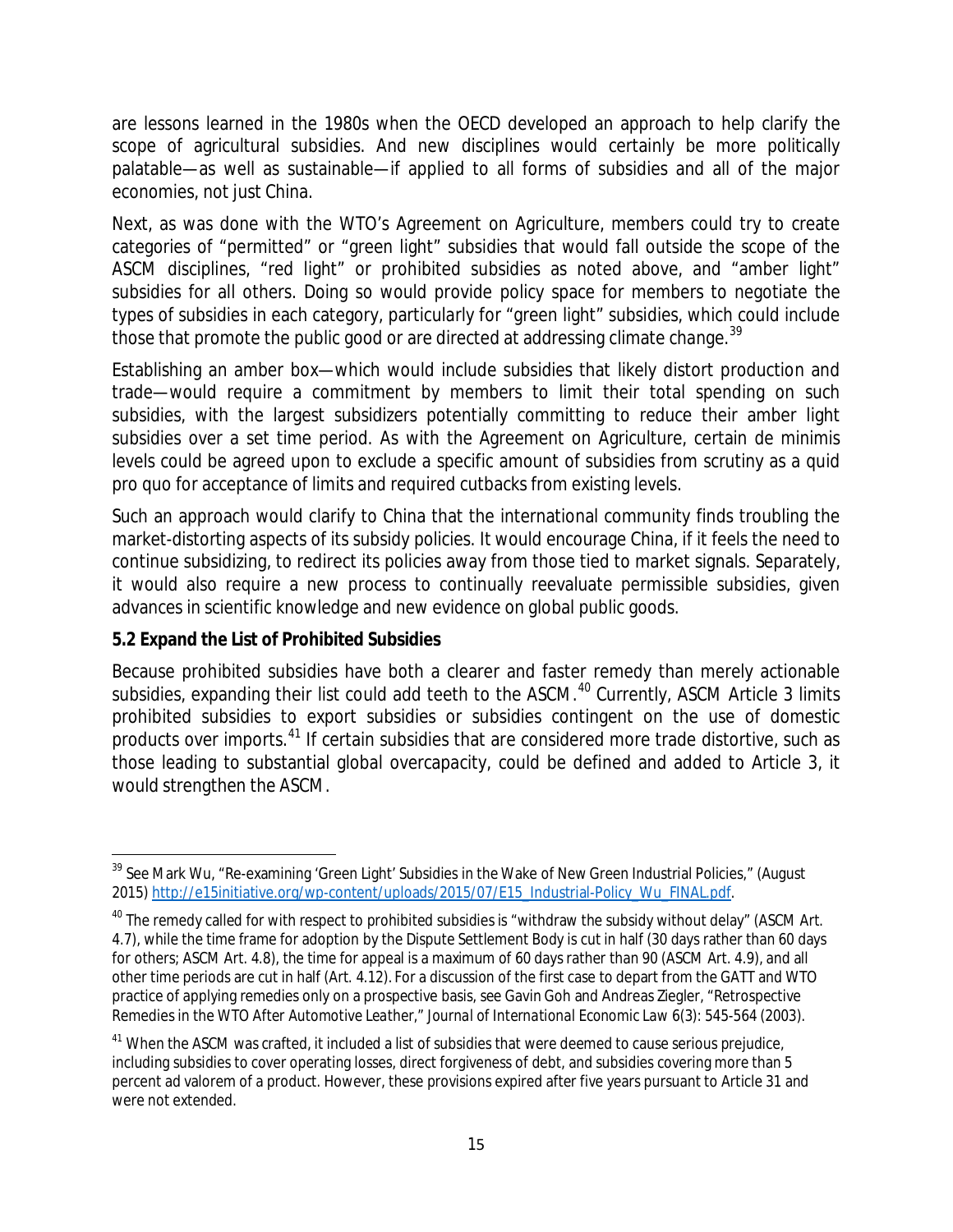The biggest challenge to such an approach is to reach agreement on what, if any, subsidies deserve to be banned. Perhaps the most salient example involves the fact that there is no universally accepted economic definition of "overcapacity." Any attempt to ban subsidies based on a dubious definition of overcapacity will inevitably become problematic. Once again, overconstraining legitimate use of subsidies risks simply pressuring governments to turn to alternative and second-best policy instruments that could be even more distortive.

#### **5.3 Redefine "Government or Public Body" in Light of the Chinese Model**

On the definitional issues, consider two alternatives. One is to use WTO rules to adopt a definitive interpretation of "government or public body" that recognizes that a government's ability to direct a corporation's resources (at a favorable price) to one or more privileged recipients can constitute a subsidy, even if the corporation is not engaging in a governmental function.<sup>[42](#page-15-0)</sup> Another potential solution is to use the same process to define the term "public body" to include any entity that is meaningfully controlled by the government or in which there is evidence of government influence over the enterprise's basic resource allocation decisions.

However, a focus on broadening the definition of "government or public body" will mainly ease use of trade restrictions—i.e., countervailing duties—when the product is directly imported from China. It does little to incentivize removal of the subsidy or to address the underlying problem. And it will hardly result in a major step forward if the main impact of new disciplines is to make the recent experience with steel, aluminum, and solar panels—US tariffs on China, followed by US tariffs on third countries, followed by countertariff retaliation and trade disputes, none of which target the reduction of subsidies—proliferate to other sectors.

Another proposal has been to expand the definition of "prohibited subsidies" to include those that cause harm to market competition or to global public goods. Because prohibited subsidies are considered a *per se* violation of the WTO rules, no proof of adverse effects is required, and the remedy is to "withdraw the subsidy without delay." If properly defined, many subsidies that lead to substantial overcapacity could be found to present harm to market competition over the long run.

The problem here, of course, is properly defining what subsidies are to be prohibited, especially without first having done the economic assessment and measurement exercise to understand which forms of subsidies are most harmful.

## **5.4 Discipline Subsidies Effected through Export Taxes and VAT Rebate Differentials**

Two approaches might be taken to discipline subsidies effected through the use of export taxes or VAT rebate differentials. One would permit countries to use outside benchmarks when seeking to impose antidumping or countervailing duties on imports of downstream products made with input materials that were effectively subsidized through differential export taxes.<sup>[43](#page-15-1)</sup>

<span id="page-15-0"></span><sup>&</sup>lt;sup>42</sup> Article IX.2 of the Marrakesh Agreement Establishing the WTO provides the Ministerial Conference and the General Council with the authority to adopt definitive interpretations, including through a vote by three-fourths of the WTO members. However, no definitive interpretations have been adopted through this procedure to date.

<span id="page-15-1"></span><sup>&</sup>lt;sup>43</sup> The EU sought to use outside benchmarks when imposing antidumping duties on Argentine biodiesel imports, claiming that the price of the input material—soybeans—was distorted because Argentina maintained a high export tax on soybeans but a low tax on biodiesel exports. The WTO Appellate Body ruled that the resort to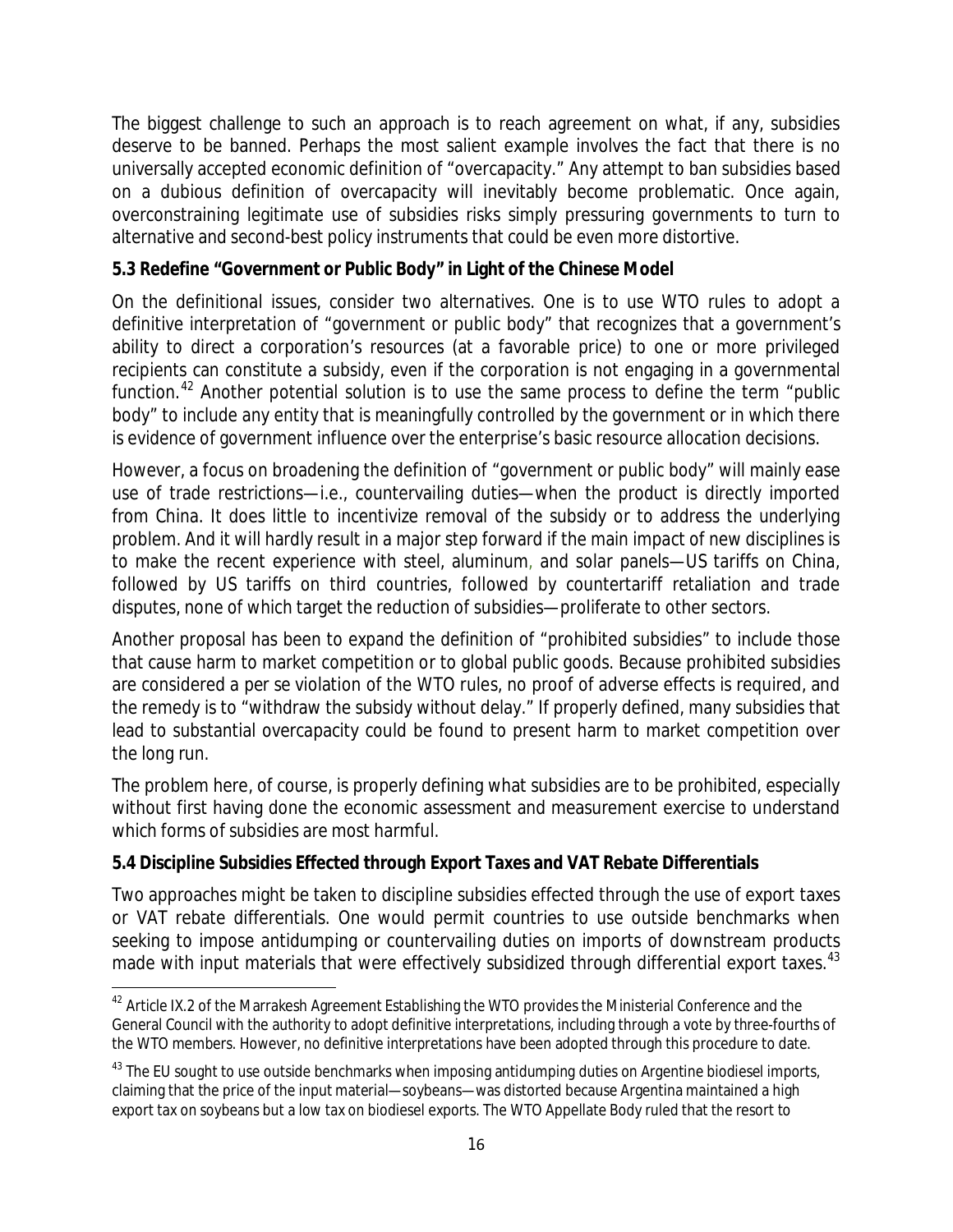Again, the downside is that such an approach suffers from all of the expense and damage to third-country markets arising through the necessary delay before the problem is addressed. It also presumes that there are appropriate outside benchmarks that can be used in lieu of incountry market prices for the goods in question.

A second approach would expand on and incorporate in the WTO rules applicable to all members the limitations agreed to by China in its protocol—that export taxes are prohibited on all but a specified list of products. Countries could then file a schedule—which presumably could be subject to some form of negotiation and verification—of those products subject to export taxes (or differential VAT rebates). The adoption of such a rule would make clear that the underlying concern is the use of export taxes or differential rebate schemes to hold down the price of input materials as a way to provide a financial contribution to producers using those input materials for finished goods.

#### **5.5 Revisit the Notion of Applying Remedies Retroactively by Requiring Recipients to Pay Back the Amount of the Subsidy**

Prior to the 1998 WTO dispute over Australia's subsidy to one of its leather producers, it was generally understood that the WTO did not provide for retrospective remedies.<sup>[44](#page-16-0)</sup> This was based on the view that the WTO was designed to preserve future trading opportunities rather than redress past injury. However, the compliance panel reviewing Australia's export subsidies took the view that the only way to enforce the ASCM prohibition on *the grant or maintenance of* export subsidies was to restore the situation to what it was before the subsidy was granted, which meant requiring that the grant be paid back in full. This decision was met with considerable criticism, with a number of countries noting that the ruling implied a punishment for private companies, which was not generally a WTO function. It also left governments that had contracted in good faith to provide the subsidies in an untenable position of either meeting their domestic contract obligations or complying with the WTO ruling.<sup>[45](#page-16-1)</sup>

But it remains the case that requiring the repayment of subsidies may be among the strongest deterrents to their being granted in the first place. Indeed, requiring recipients to pay back the entire amount of a subsidy is the policy in the European Union if EU member states grant "state aid" that is later found to be illegal under EU state aid rules.<sup>[46](#page-16-2)</sup> If retroactive remedies were to become the norm, the repayment requirement would presumably be limited to prohibited

<span id="page-16-1"></span><sup>45</sup> Canada, Brazil, Japan, the EU, and Malaysia joined Australia in expressing concerns about the decision, with Canada stating that the decision should be considered "a one-time aberration of no precedential value." Meeting of the Dispute Settlement Body, February 11, 2000, WT/DSB/M/75.

<span id="page-16-2"></span><sup>46</sup> See Luca Rubini, *The Definition of Subsidy and State Aid: WTO and EC Law in Comparative Perspective,* Oxford: Oxford University Press (2009); and EU State Aid Rules and WTO Subsidies Agreement, <https://researchbriefings.parliament.uk/ResearchBriefing/Summary/SN06775>

outside benchmarks was not appropriate, so adopting the discipline noted above would effectively overrule this AB decision. *EU–Biodiesel (Argentina),* WT/DS473/AB/R, adopted October 26, 2016.

<span id="page-16-0"></span><sup>44</sup> *Australia–Automotive Leather*, WT/DS/126/RW, adopted February 11, 2000. See also Tasi-yu Liu, "Remedies for Export Subsidies in the Context of Article 4 of the SCM Agreement: Rethinking Some Persistent Issues," *Asian Journal of WTO and International Health Law and Policy* 3 (2008)): 21–50.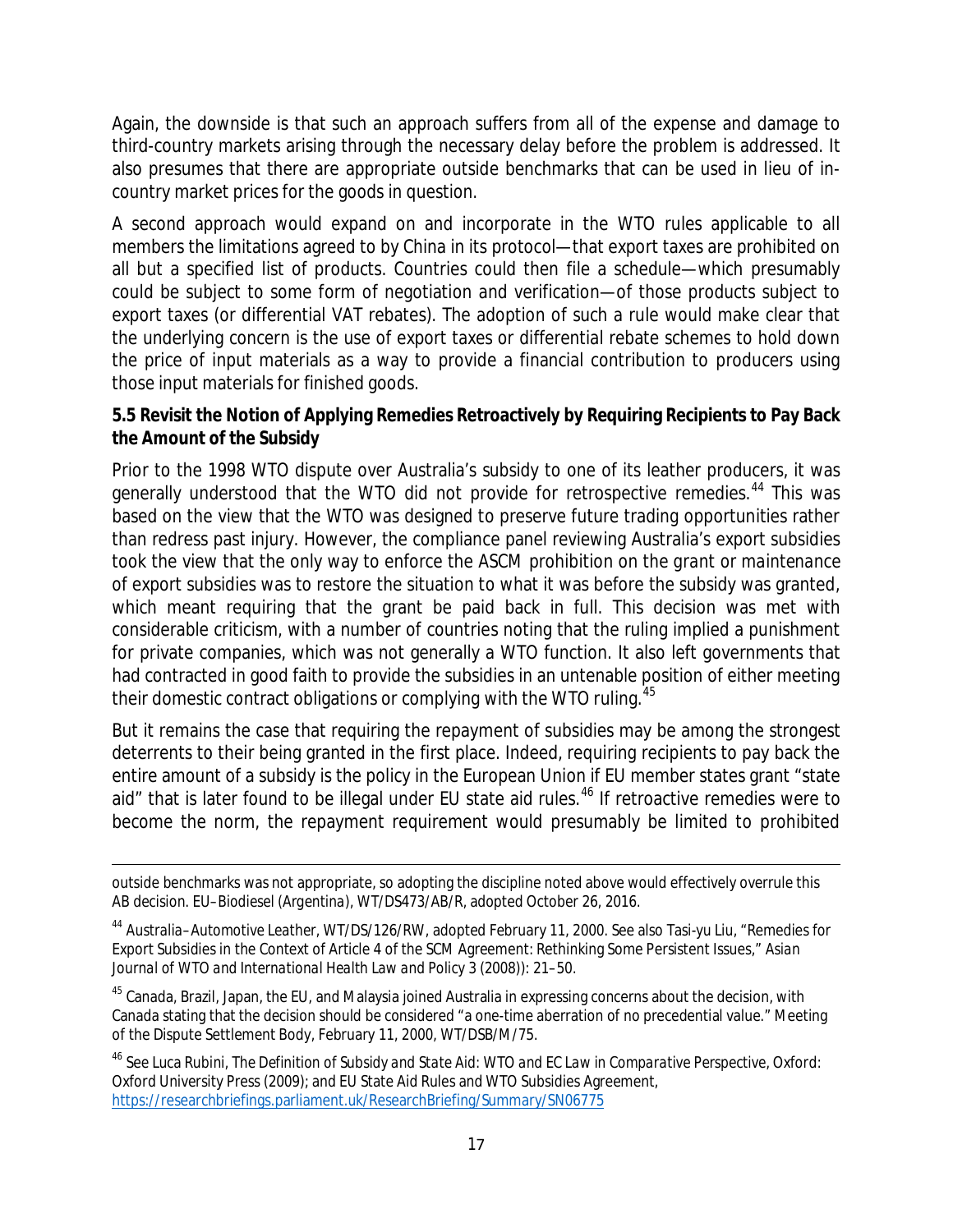subsidies, making it essential that those subsidies be clearly defined. Such repayment obligations would also require some guidelines about how to determine the amount and timing of the repayments, whether they included any form of interest payment, and the creation of an escrow account to ensure full compliance.<sup>[47](#page-17-0)</sup>

#### **5.6 Establish Bankruptcy and Competition Policy Requirements**

Introducing bankruptcy and competition (antitrust) concepts in the WTO would be an alternative approach to creating stronger disciplines on market-distorting subsidies.<sup>[48](#page-17-1)</sup> A primary source of oversupply and unfair competition in some sectors allegedly derives from chronically underperforming Chinese companies that would have closed had market principles and bankruptcy rules been in place. During bilateral meetings, the United States and China both recognized the link between unfair trade and the lack of strong rules on bankruptcy, but largely left bankruptcy to domestic policy and enforcement procedures.<sup>[49](#page-17-2)</sup> Now, with more data and a greater understanding that China's bankruptcy regime has not been exerting significant discipline on China's inefficient enterprises, particularly its SOEs, there may be a greater appetite among some WTO members for multilateral rules to set certain basic standards with respect to placing failing enterprises in bankruptcy.

Likewise, the introduction of competition policy rules in the WTO might allow members to challenge, for example, the recent trend of forced mergers among China's largest SOEs.<sup>[50](#page-17-3)</sup> Large corporations with monopoly or near-monopoly power have always been of economic concern. When those corporations are also SOEs, the fear is not just size and power, but the inability of anyone other than the state to control them.

The WTO could at a minimum seek notifications and data to track the size, scope, and amount of competition among the world's largest corporations. This too could be added to the potential OECD data collection and economic measurement program on industrial subsidies.

## **5.7 Address the Evidence Problem**

Establish a set of rebuttable presumptions for countries that believe they have suffered as a result of another member's subsidies is one approach to reduce the burden of evidence from that currently required. For example, the burden of proof would shift to the subsidizing member to show the opposite once a complainant has demonstrated that it is more likely than not that the government directed an entity to provide subsidies or exercised control over an

<span id="page-17-0"></span><sup>&</sup>lt;sup>47</sup> Creation of an escrow account may require ultimate enforcement backed up through tariffs. For a discussion, see Nuno Limão and Kamal Saggi, 'Tariff Retaliation versus Financial Compensation in the Enforcement of International Trade Agreements', 76 *Journal of International Economics* (2008): 48–60.

<span id="page-17-1"></span><sup>&</sup>lt;sup>48</sup> A number of members had sought to bring at least competition policy into the WTO. At the Singapore Ministerial Conference (1996), a working group was established to study the interaction between trade and competition policy, but no agreement was reached to proceed with any formal negotiations. At the July 2004 Ministerial Conference, work on this issue was formally stopped.

<span id="page-17-2"></span><sup>&</sup>lt;sup>49</sup> See USTR's 2016 Report to Congress on China's WTO Compliance, p. 5 [\(https://ustr.gov/sites/default/files/2016-](https://ustr.gov/sites/default/files/2016-China-Report-to-Congress.pdf) [China-Report-to-Congress.pdf\)](https://ustr.gov/sites/default/files/2016-China-Report-to-Congress.pdf).

<span id="page-17-3"></span><sup>50</sup> See Lardy (2019, fn. 12) and Caroline Freund and Dario Sidhu, '*Global Competition and the Rise of China*, Peterson Institute for International Economics [Working Paper 17-3](https://www.piie.com/publications/working-papers/global-competition-and-rise-china) (February 2017).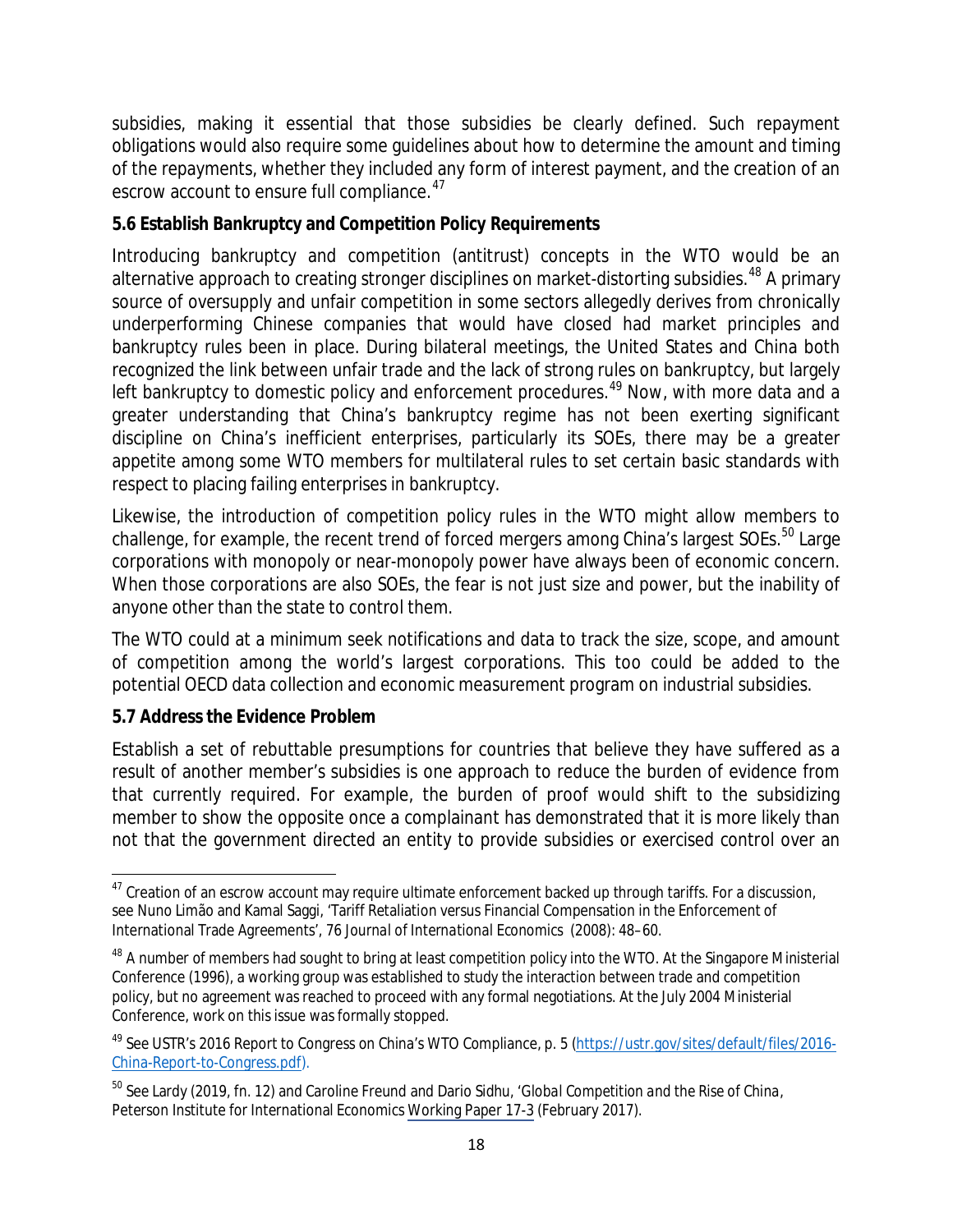SOE, or that, relative to an agreed benchmark, the government offering was at below-market rates.

The idea of rebuttable presumptions is one that could be taken up by the WTO Committee on Subsidies and Countervailing Measures as it would not require a formal change in the rules. Instead, the committee could provide nonbinding guidance to panels as to what level of evidence should be required to create a rebuttable presumption and what types of evidence would serve to effectively refute such a presumption.

#### **5.8 Consider Counter-Notifications and Other Proposals to Address the Notifications Problem**

The trilateral cooperative countries (US, EU, Japan) and six others (Argentina, Australia, Canada, Costa Rica, New Zealand, and Taiwan) submitted a proposal on April 1, 2019 that would establish clear timelines for noncompliance with notifications requirements.<sup>51</sup> The proposal would establish administrative penalties for failure to notify, ranging from a bar on chairing WTO bodies to a fine paid into the WTO budget for use in technical assistance, with penalties ratcheting up over time; provision for the WTO Secretariat to do notifications on behalf of members when asked, along with encouragement for members to engage in "counternotifications" by submitting notices of subsidies or other measures that a country should have notified but did not; and the establishment of a working group to devise "systemic and specific improvements" to enhance compliance.

It is too early to tell if other members will embrace this approach, as it represents a significant departure from the past, particularly with respect to automatic findings of noncompliance based on required time frames and sanctions for failure to notify. That nine countries developed such a plan is significant and suggests that some reform to transparency is desired.

While more timely notifications are certainly called for, the bigger problem remains: at best, countries notify only those measures that they themselves believe to be subsidies. If China does not believe that the provision of below-market rate inputs by its SOEs constitutes a subsidy, then it will not notify such subsidies. This gap caused by the "self-declaration" nature of WTO notifications is one reason the United States has emphasized counter-notifications; i.e., other members report to the WTO when they believe China has granted, but failed to notify, a subsidy.

#### **5.9 Reenvision Enforcement**

A final and admittedly extreme proposal would involve moving enforcement of subsidy disciplines away from the current state-to-state model that underpins WTO commitments. WTO experience has revealed that bilateral enforcement has severe limits, even given economic incentives. Because subsidies negatively affect many trading partners, a free-rider problem arises so that each has an underincentive to invest in the costs of enforcement.

<span id="page-18-0"></span><sup>&</sup>lt;sup>51</sup> JOB/GC/204/Rev. 1, April 1, 2019, "Procedures to Enhance Transparency and Strengthen Notification Requirements under WTO Agreements."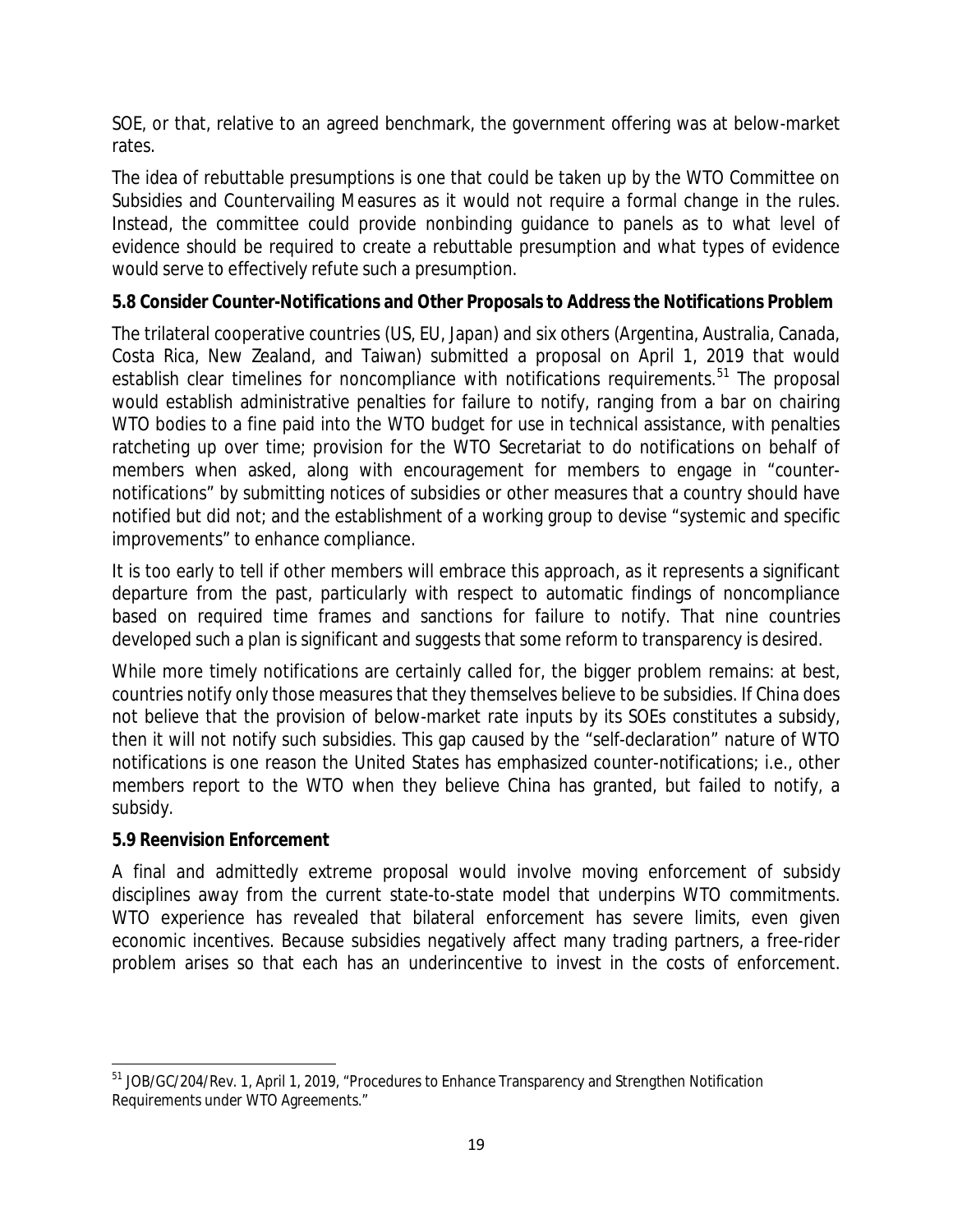Because many of the benefits that arise from enforcement are enjoyed by other countries, too little enforcement by any one country on its own occurs. $52$ 

A more efficient means of enforcement would be to shift it to the supranational level. The European Union has moved in this direction with the European Commission enforcing subsidy discipline in member states through its state-aid rules. One way to "enforce" disciplines over China's use of subsidies would be to empower a newly created function of the WTO Secretariat to bring cases independently. Of course, such an approach appears highly politically infeasible at a moment when at least one major member, the United States, is already bemoaning its loss of national sovereignty to the WTO.

#### **6. Conclusion: Practical Challenges of Implementation**

Many countries appear to share the United States' concerns about the growth of China's SOEs as well as its trade policies that distort economic activity in foreign markets. However, few support the United States' tactics, and its unilateral tariffs have caught many other countries' exports in the cross-fire. The tariffs and countertariffs could disrupt supply chains and slow global growth. For certain, they have already threatened the rules-based trading system. Outside of the United States, there is widespread agreement that a preferable solution would be to craft new rules to be incorporated and enforced within the WTO system.

The first forum that may come up with new approaches to discipline subsidies is the trilateral EU-US-Japan cooperative. It is too soon to tell whether, even among themselves, they will settle on any particular proposals for reform. And even if an agreement among the three can be reached, the next monumental task would involve presenting such a proposal to China as part of a package to resolve the trade war.

One potential legal path would involve creation of an open, plurilateral agreement.<sup>[53](#page-19-1)</sup> China itself would likely be the largest economic beneficiary to its own subsidies reform.<sup>[54](#page-19-2)</sup> Nevertheless, much thought is still required to make the solution—and complementary package of what else to include—something that would be politically and economically palatable to all parties.

<span id="page-19-0"></span><sup>52</sup> For a broader discussion, see Chad P. Bown, *Self-Enforcing Trade: Developing Countries and WTO Dispute Settlement* (Ch. 8)*,* Washington: Brookings Institution Press (2009).

<span id="page-19-1"></span><sup>&</sup>lt;sup>53</sup> See Bernard Hoekman and Petros C. Mavroidis, 'Embracing Diversity: Plurilateral Agreements and the Trading System', 14 *World Trade Review* (2015): 101–16; Rudolf Adlung and Hamid Hamdou, 'Plurilateral Trade Agreements: An Escape Route for the WTO?' 52 *Journal of World Trade* (2018): 85–111; and Richard E. Baldwin and Philip Thornton*, Multilateralising Regionalism: Ideas for a WTO Action Plan on Regionalism*, London: CEPR Press (2008).

<span id="page-19-2"></span><sup>54</sup> See Lardy (2019, fn. 12).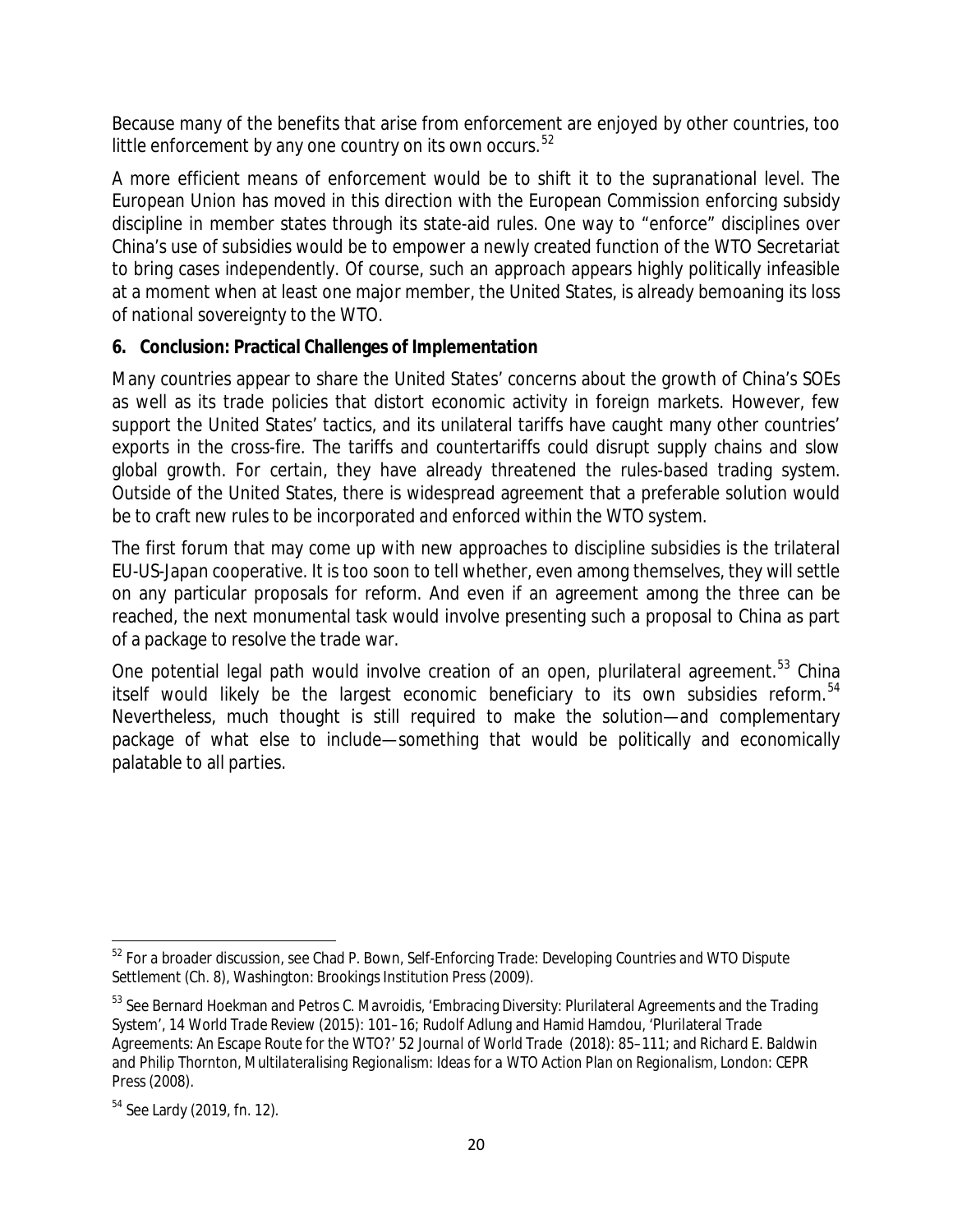**Figure 1. US steel, aluminum and solar panel imports covered by antidumping, countervailing duties and safeguards, 1995–2017**



Note: Share of US import of steel (panel a), aluminum (panel b), and solar panels (panel c) covered by antidumping, countervailing duties, or safeguards in effect each year.

Source: Bown (2018, fn. 17) and authors' calculations.